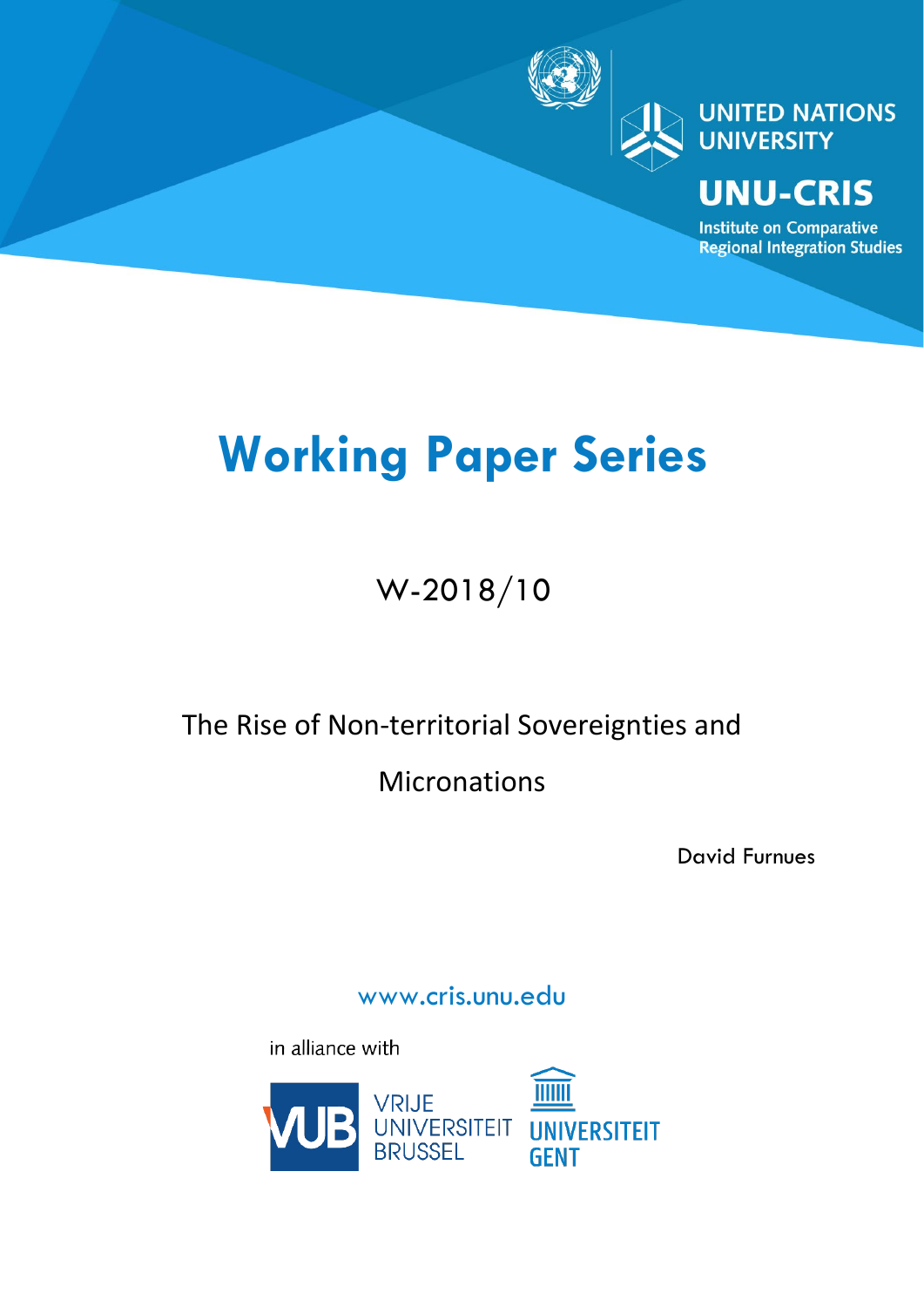# About the authors:

David Furnues interned at UNU-CRIS, working under the research program 'the Role of Regions in Global Governance' and specializing in 'Local, Regional and International Environmental Governance', in 2018. He is currently completing a PhD in Engineering and Geomorphology at Cardiff University.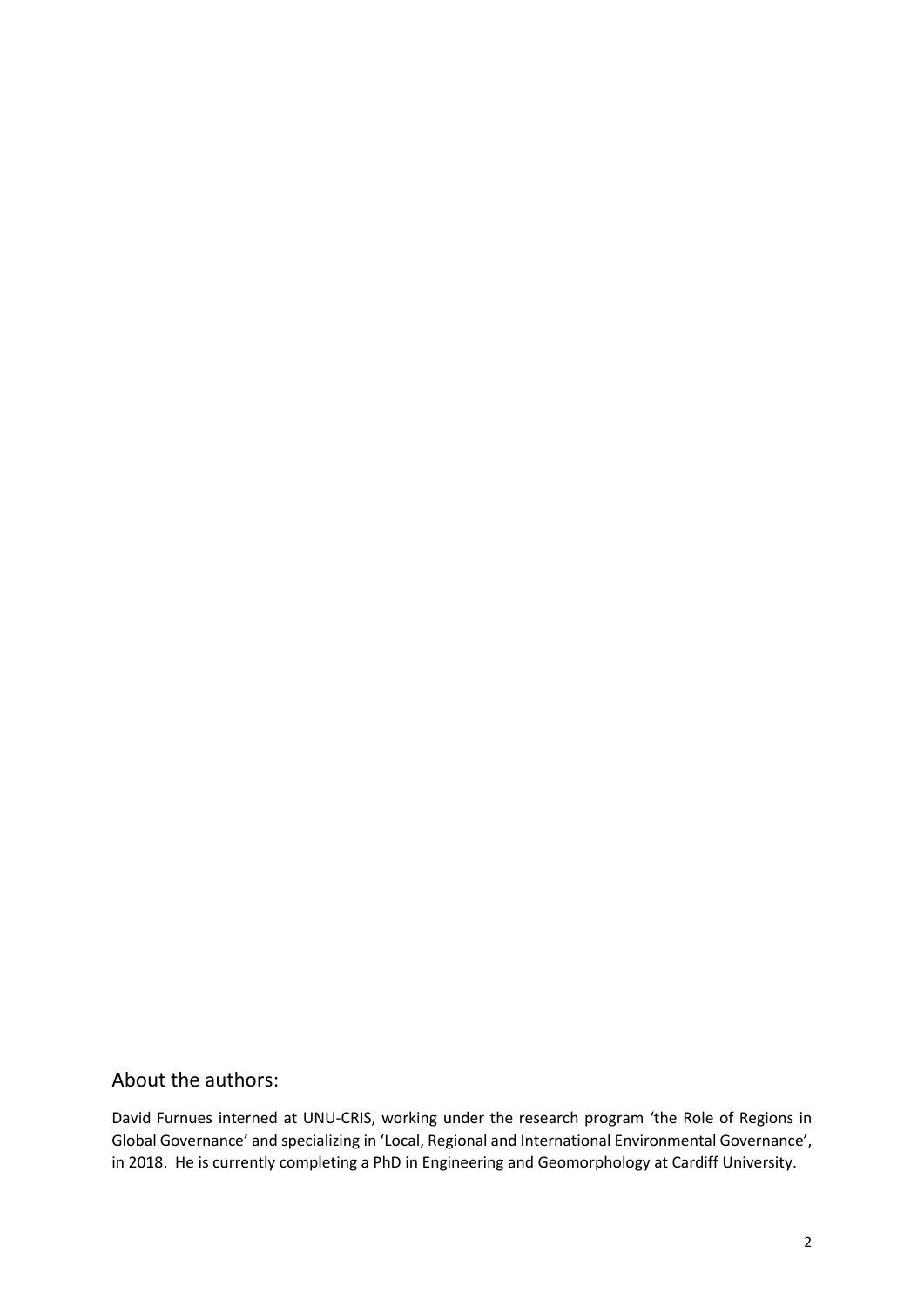# Abstract

There is much debate as to whether globalization is changing the face of geographical boundaries or leaving the world void of state and sovereignty. As a result of globalization, the exclusive territorial power of the state has become challenged by the operations of powerful multinational corporations (MNCs). MNCs can now pressure states to cut their labor costs, reduce taxation and tariffs. Sovereignty, though remaining part of the system, has become located instead in a multiplicity of institutional domains – MNCs and supranationals. There are huge repercussions to this decoupling of territory and sovereign state, including states no longer being free to instigate their own policies. With the weakening of the state-sovereignty relationship, tensions have been created and insecurity has meant the rise of walls within walls - in the form of micronations and non-sovereign states - MNCs have grown in power, dominating the system. This paper critiques the insubstantial definitions of what constitutes a state, the effects of the reconstitution of state-sovereignty, the shift in the balance of power from states to MNCs and devolved, regional bodies, which has been a contributory factor to the rise of micro-nations.

*Keywords: Globalization, state sovereignty, territory, micro-nation, panarchy, Multinational Corporations, supranational, neoliberal, neomarxist, neorealist, hyperglobalist, devolution, nationstate*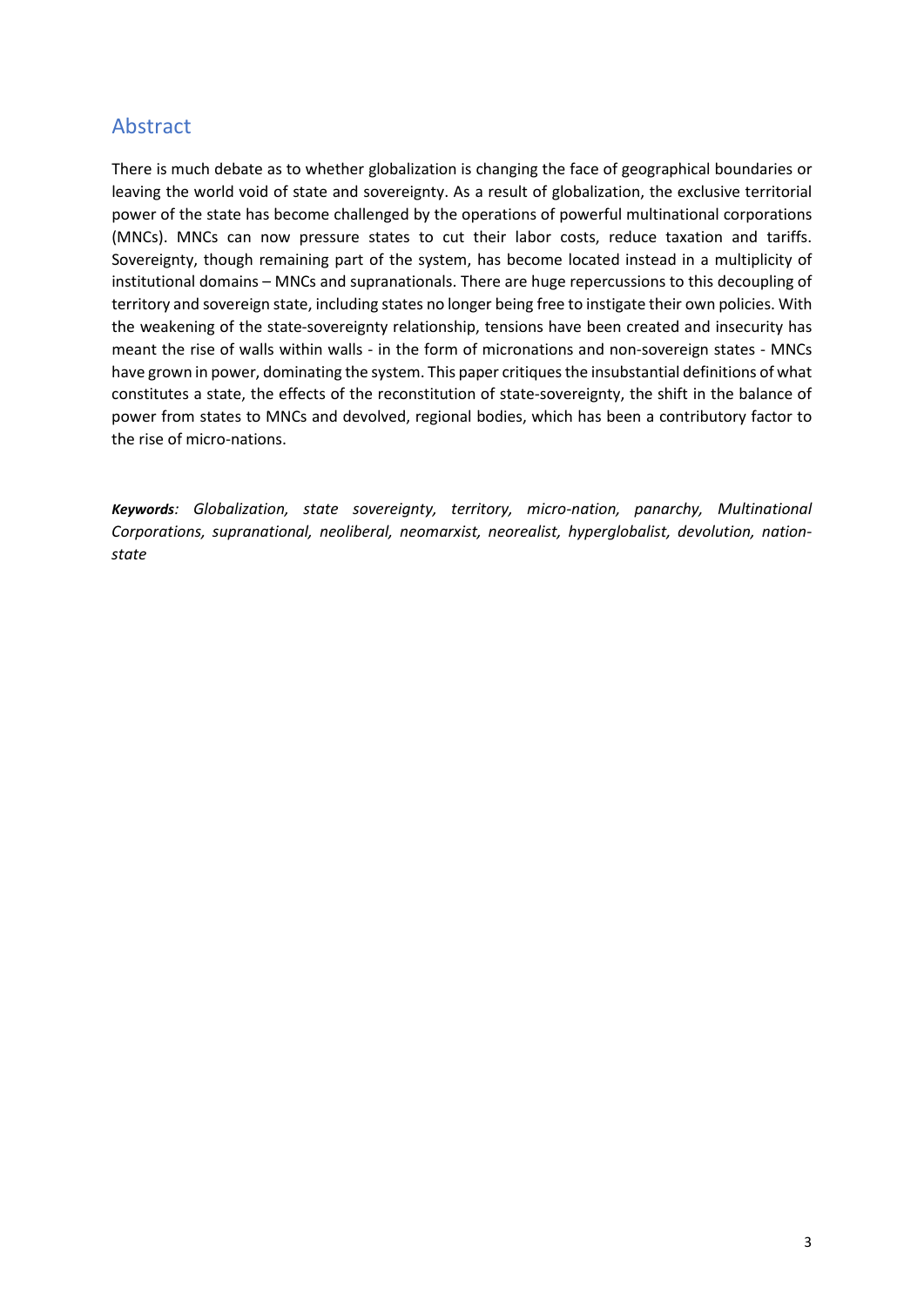# Contents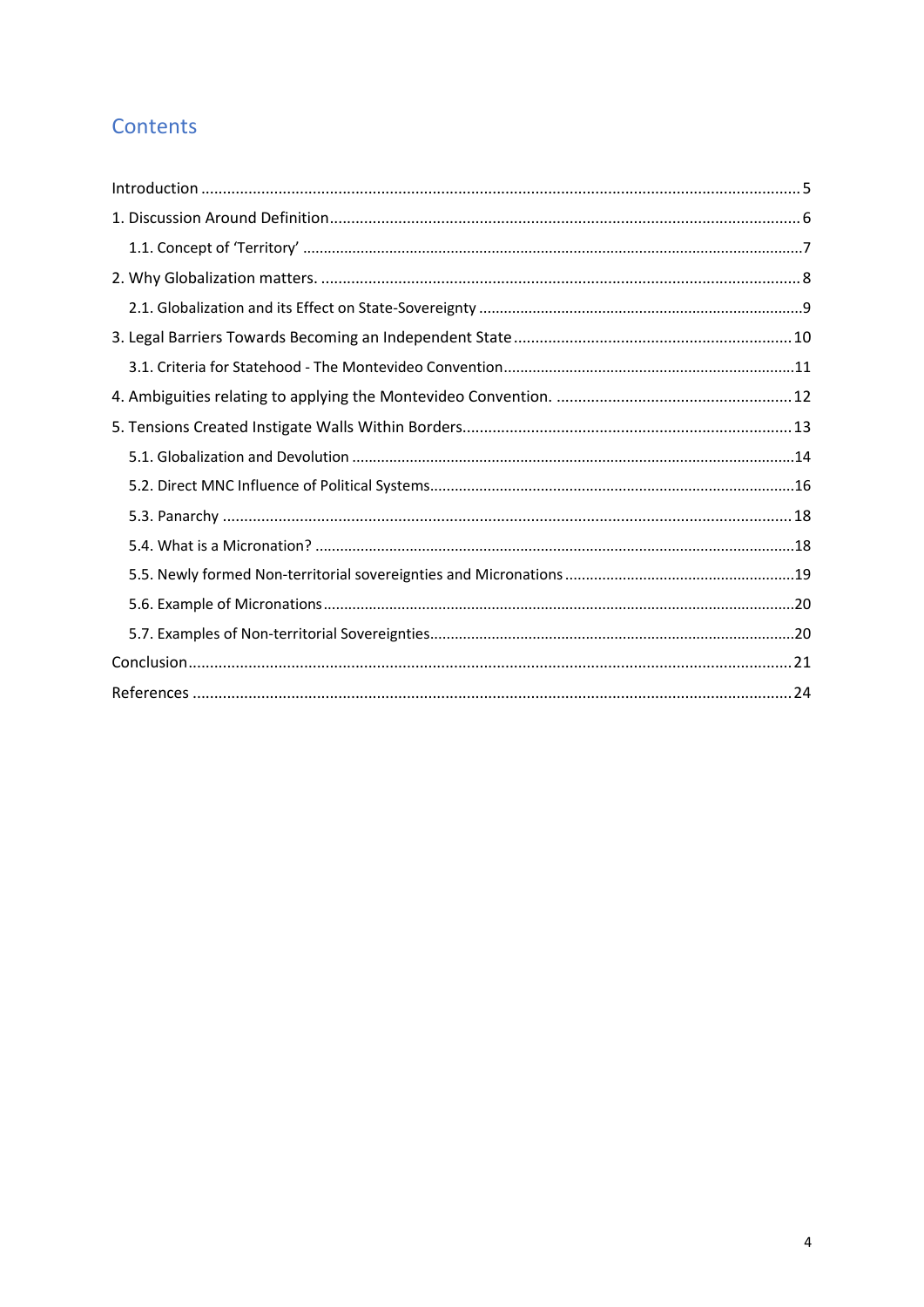#### Introduction

<span id="page-4-0"></span>With the rising influence of multinational corporations (MNCs), and increased international economic links, making it difficult for individual states to operate in isolation, the question arises as to whether nation-states have become less significant (Panić, 1997, p.29). The processes of globalization and regionalization which cut across territorial boundaries, transforming the global state system, challenge the Westphalian Principle<sup>[1](#page-4-1)</sup> of sovereignty which specifies exclusive rule over a bounded territory (Held and McGrew, 1998, p.220). Some hyperglobalists believe that globalization has made the nation-state obsolete or that we are witnessing the end of the state and that regions of all kinds are filling this gap (Ohmae, 1995 pp.80, 81).

Regions vary in size; can be part of a state or composed out of different states; constitutional regions or cross-border regions; recognized economic, social and cultural entities or unrecognized, but whatever they may be, they are not sovereign states (Van Langenhove, 2016, p.1). This reconfiguration of the global landscape into devolved regions is a global phenomenon, jostling to assert its position amongst sovereign states and MNCs (Van Langenhove, 2016, p.3). There is an emergence of putative states, in various forms and for various reasons including devolved regions, small nations (micro-nations) like Brittany, Scotland and Corsica, along with micro-nations which have formed, based on hobbies or artistic ventures, all striving for recognition (Strange, 1996, pp.5, 6). Regionalization and the rise of micronations has become part of the social and political transformation process of the Westphalian world order. The question arises as to how putative states can gain their statehoods, a subject becoming increasing important under the influence of globalization (Zadeh, p.7).

This paper intends to firstly, analyze what constitutes a nation-state and its territory. Secondly, the effects of globalization on the sovereign state and its territory will be explored to understand the impact of globalization, through MNCs and supranationals. Thirdly, the accepted criteria for statehood will be examined according to the constitutive and declaratory theories, alongside the practical difficulties that arise. Next, investigation will be made into how sovereign states have become increasingly compromised by the process of globalization, bringing about regional governance through devolution and the rise of microstates before finally establishing whether regions or micro-nations can gain legitimate independent status.

<span id="page-4-1"></span> $1$  In 1648, the Westphalian order came into existence which defined the principle of the state system with separate states and nations each defining its own goals and cultural mission. Sovereignty provided the justification for control within the specified territory and recognition from other states (Caporaso, 2000, p. 1).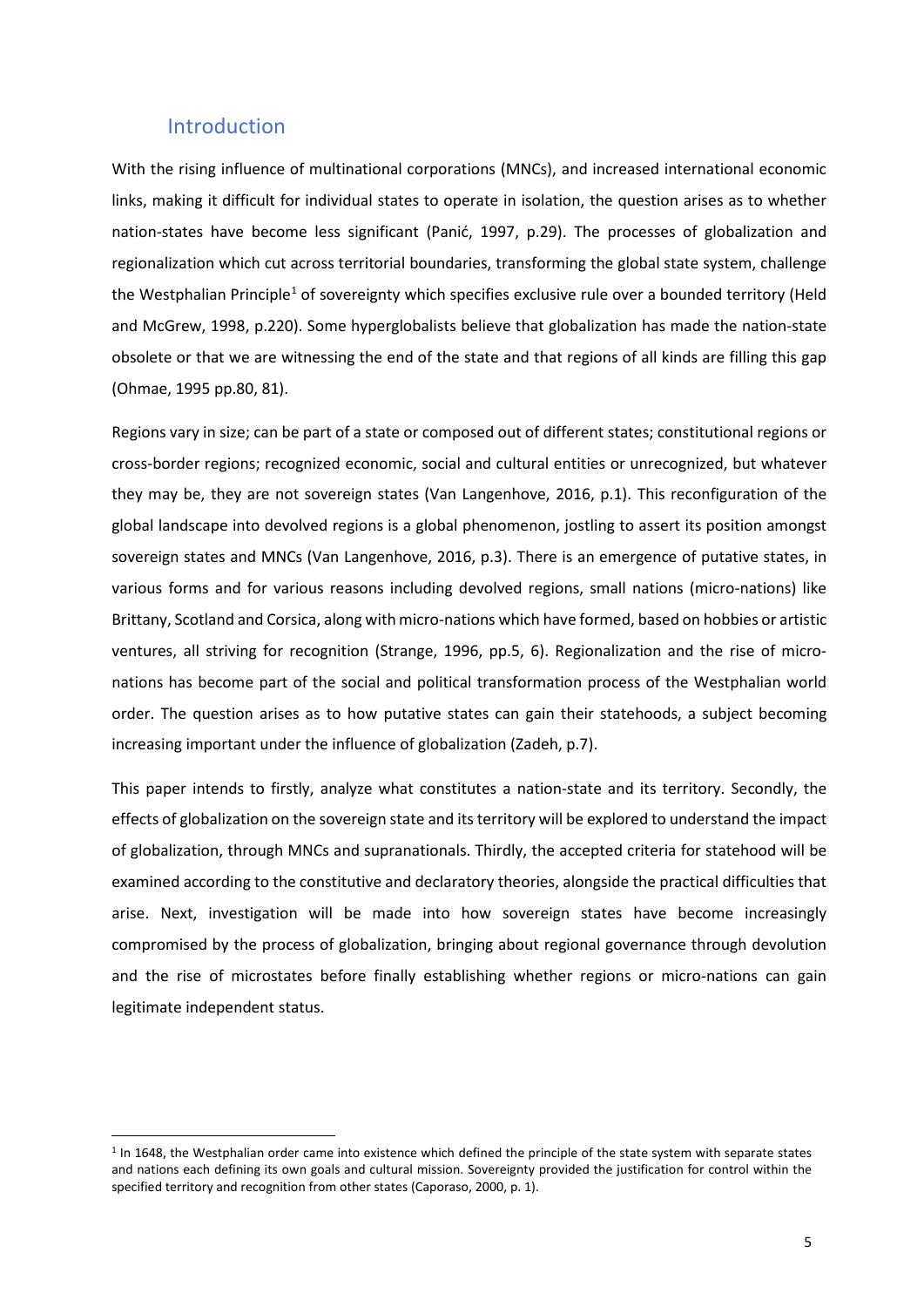## <span id="page-5-0"></span>1. Discussion Around Definition

To establish how an entity can become a state, it is necessary to set out the requirements of what constitutes a nation and state. McCrone (2000, p.7) notes that nation and state have, in discourse, become almost synonymous with one another. However, a nation is defined as:

'a large-scale solidarity, constituted by the feeling of the sacrifices that one has made in the past and of those that one is prepared to make in the future. It presupposes a past; it is summarized, however, in the present by a tangible fact, namely, consent, the clearly expressed desire to continue a common life' (Renan, 1882).

Nations are therefore developed from the needs of the people, made from different social groups seeking a common, collective identity. Carvalho et al. (2017, p.250) posits nations and societies are constructed by the institutional theory, a series of institutions like laws, education, religion which help to construct society in a certain manner. Vattel (1586) explains sovereign states, which are defined as a population ruled by an independent government in a territory, are formed by nations. A state, on the other hand is defined as 'an entity that wields political authority over a specific territory' (Miller, 2012, p.252). States have numerous powers, one of the most important being to enact and enforce laws (Tesón, 2015, p.28).

Nation and state have become inextricably bound because nationhood is such a fluid, human construct and culture is peoples' language and religion, together with their place, territory, politics and economics. Nation-states are divisions of people, according to their social groupings with the right to participate in their own governance (White, 2004, p.3). This is ultimately the reason for the initial stirrings for the formation of new states –

'nations within these states who felt that their rights had been violated and that the only way to protect their rights and to cultivate national identities was to proclaim political, and therefore territorial independence' (White, 2004, p.3).

In the  $20^{th}$  /  $21^{st}$  century, there have been many conflicts, whereby nations have sought their independence. With globally about 5000 nations but only approximately 200 states, this means new micro-states seek to carve out new territory from land already taken, which explains why national governments are reluctant to recognize independence declarations from potential new states (White, 2004, p.4).

The term 'sovereignty' has many conflicting meanings though it is generally considered to be the 'supreme authority within a territory - Authority is the right to command and correlatively, the right to be obeyed' (Philpott, 1995, p.353). Wolff (1970, p.4) defines sovereignty as 'a matter of right or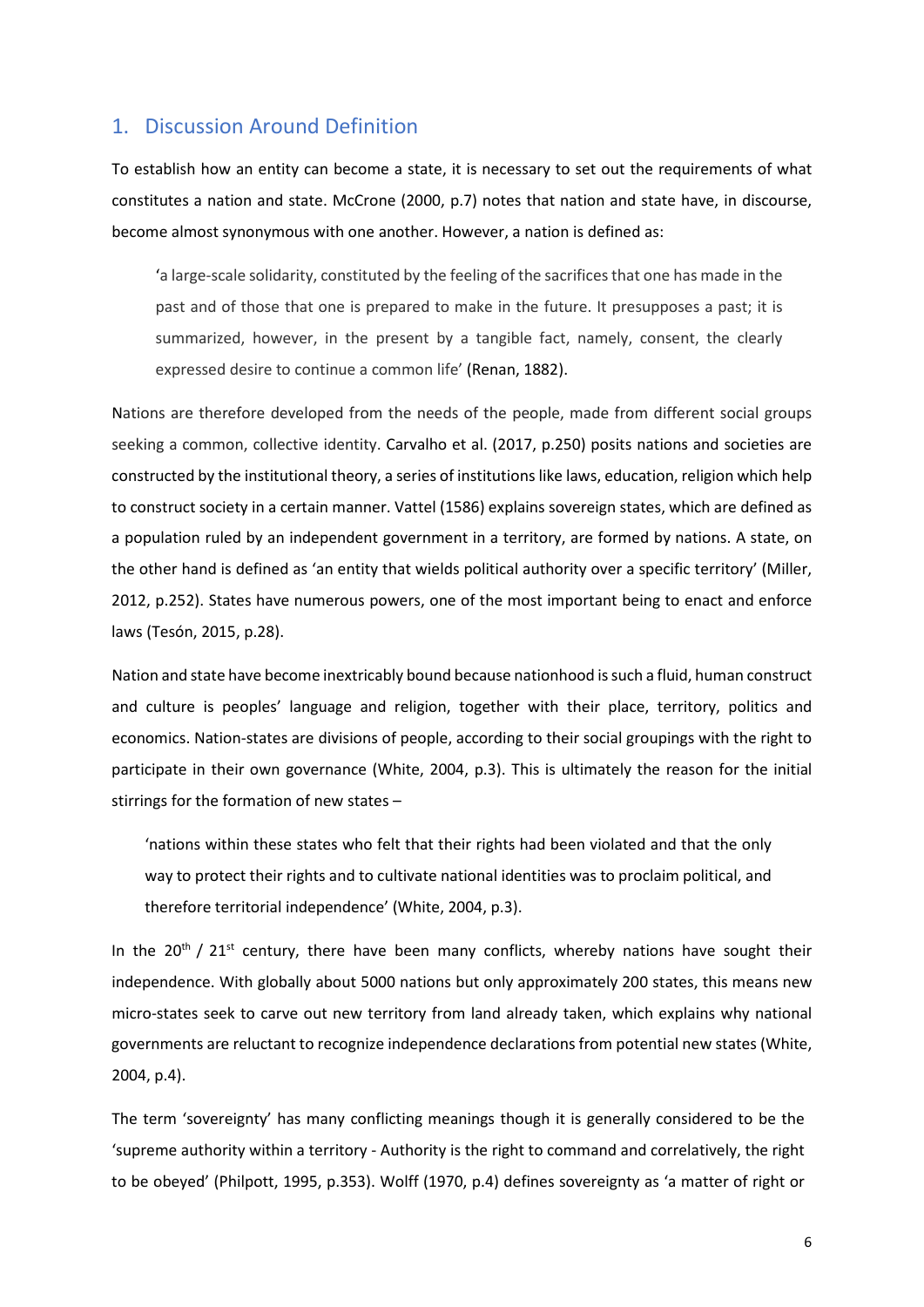legitimacy, not one of mere power'. Furthermore, in a democratic state it is the collective people who legitimize political power over its citizens.

### <span id="page-6-0"></span>1.1. Concept of 'Territory'

Essential to becoming a state is that an entity should have a defined territory, an area within borders, in which it can become sovereign. Though this area is itself ambiguous as not all states necessarily require a territory to become a state. Take, the case of Poland and Czechoslovakia<sup>[2](#page-6-1)</sup>, which were recognized by France as nations during World War 1 with France recognizing their right to raise an army, have a national flag and have military tribunals (Grant, 1999, p.436).

As a state has power over a territory, we need to attempt to define territory, not as a single meaning but rather to critically explore its historical metamorphosis, suggesting that the socio-political meaning of 'land' or 'terrain' is no longer entirely sufficient. In political practice, a territory is usually referred to as 'a geographical area belonging to or under the rule of a government' (Sullivan, 2009, p.514). Miller (2012, p.253) regards territory as a 'triangular relationship between first, a piece of land, second, a group of people who live on that land and, third, the political institutions that govern those people in that place'.

Should we automatically think of territory as a piece of land or is it a spatial area which is not necessarily a tangible thing? The theory is put forward by Wijhe (2011, p.21) that territory is political, economic and jurisdictional and has increasingly become regarded as '*a volume of space*' associated with MNCs and the internet, with communities of people sharing common cultures, their boundaries delineated by borders which have gradually changed in 'structure'.

The concept of territory as a fixed entity with its limits at its borders determining the start and end of its sovereignty, statehood and control has started to change. The idea of territory as a physical and finite space is construed as the territorial trap<sup>[3](#page-6-2)</sup>, viewing territory in only this one way (Agnew 1994, p.53). Territory can no longer be seen as only a tangible, fixed piece of land but as a symbolic social and political creation which, even if tangible land, will undergo changes in shape (Newman, 2010, p.773).

<span id="page-6-1"></span><sup>&</sup>lt;sup>2</sup> The Polish National Committee had its Headquarters at Paris and had never had its seat in Poland. Moreover Poland could not claim continuity to a state as Poland had been wiped from the map of Europe in 1815. This is contradictory to the Montevideo Convention criteria (See Grant, 1999, p.436).

<span id="page-6-2"></span><sup>&</sup>lt;sup>3</sup> Conventional belief concerning territory is that states are fixed units of sovereign space; containers of societies. This is known as the territorial trap which under contemporary events is called into question.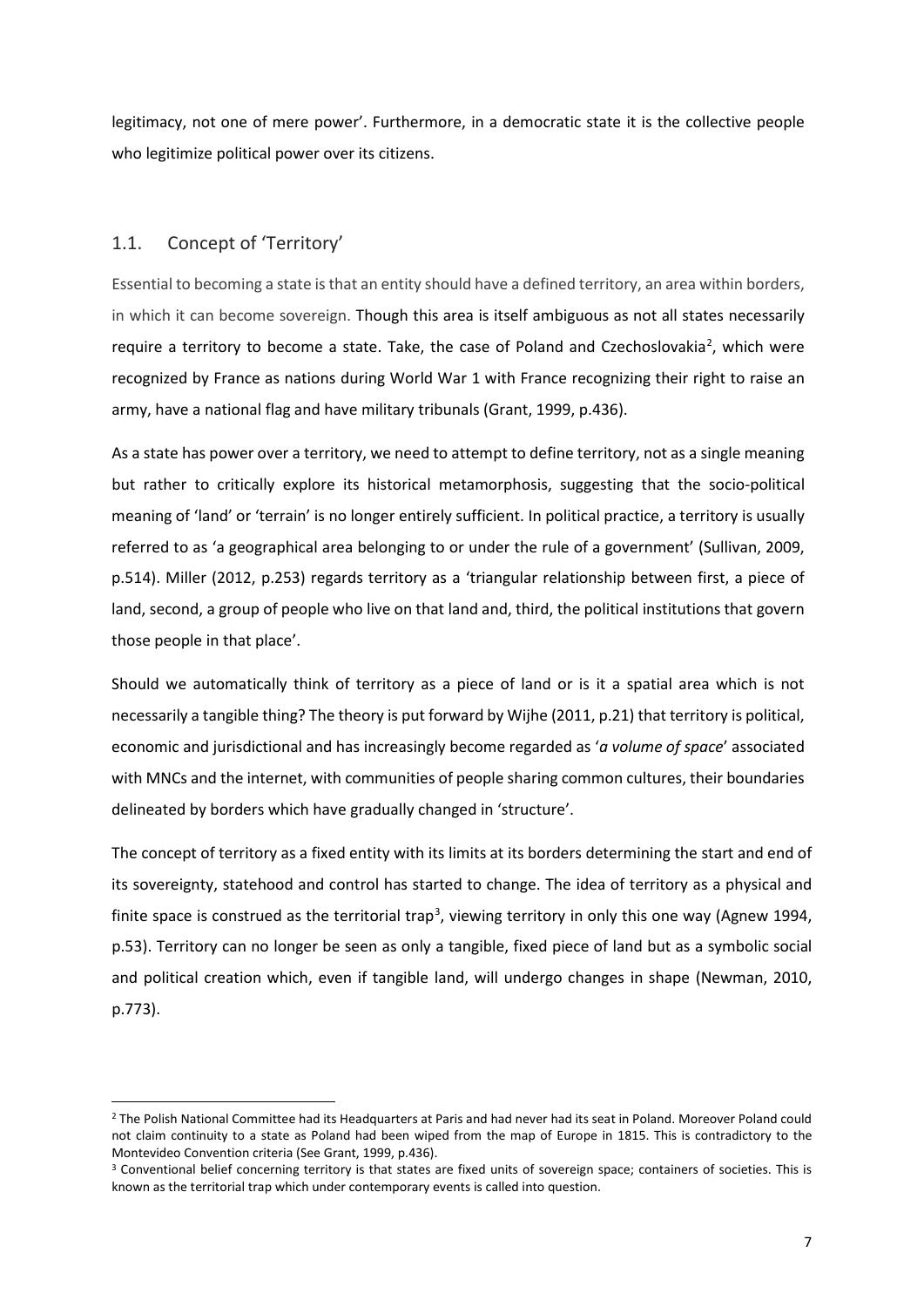It is proposed by Elden (2009, p.xxviii, xxix) that because the Latin root of 'territory' could be either *terra* (referring to land) or *terrere* (to frighten) then territory could signify a place where the enemy are frightened away or alternatively a place where fear is employed potentially for government to exercise sovereign power and maintain control. Territory is generally considered as a bounded space, and how civil society organize themselves in that space, in their cultures, societies, associations and institutions; a 'human social creation' (Delaney, 2005, p.10). The most common understanding of territory is that it is 'bounded space under the control of a group of people, usually a state' (Elden, 2009, p.xxv). However, another paradigm is that territory is a concept growing out of territoriality, a biological urge or a social strategy – a kind of territorializing behavior, much like animal behavior (Wijhe, 2011, p.19).

### <span id="page-7-0"></span>2. Why Globalization matters

Since the Treaty of Westphalia in 1648, the state's legitimacy over its territory with sovereignty having absolute power, has been emphasized and the nation-state has become the foundation of the international system of global governance. With no rights of interference from outside and with the introduction of modern taxes based on centralized administration, the activities of the state shifted to government to have power over the state's security and welfare (Sotirovic, 2017) However, with the rise of globalization in the 1990s at the end of the Cold War and the expansion of the global market, MNCs have become able to challenge national sovereignty and weaken the nation-state (Fjäder, 2014, p.114).

The speed of social life has increased so greatly over the last few decades that social space has become 'compressed'. Digital technologies have enabled virtual global communication at any time and major global cities inclusive of New York, Hong Kong and London, with their different commerce and cultures have begun to merge as one space (Sassen, 2016). Though globalization has been occurring for hundreds of years (Sassen, 2016) this process has accelerated through technological advancement and is changing how states interact with others but also the consistency within states.

However, when discussing the mechanisms of globalization, it is important not to dismiss state involvement within the globalization process. Castells (1996, p.407) believes that as well as technological advancement causing, a 'space of flows'<sup>[4](#page-7-1)</sup>, states are creating an ever more interconnected world with cross-border economic transactions, trading policies and greater labor

<span id="page-7-1"></span> <sup>4</sup> Castells 'space of flows' is defined as 'the material organization of time-sharing social practices that work through flows'. This involves technology which is time-sensitive and can flow throughout the world bringing people together in real time enabling interacting groups.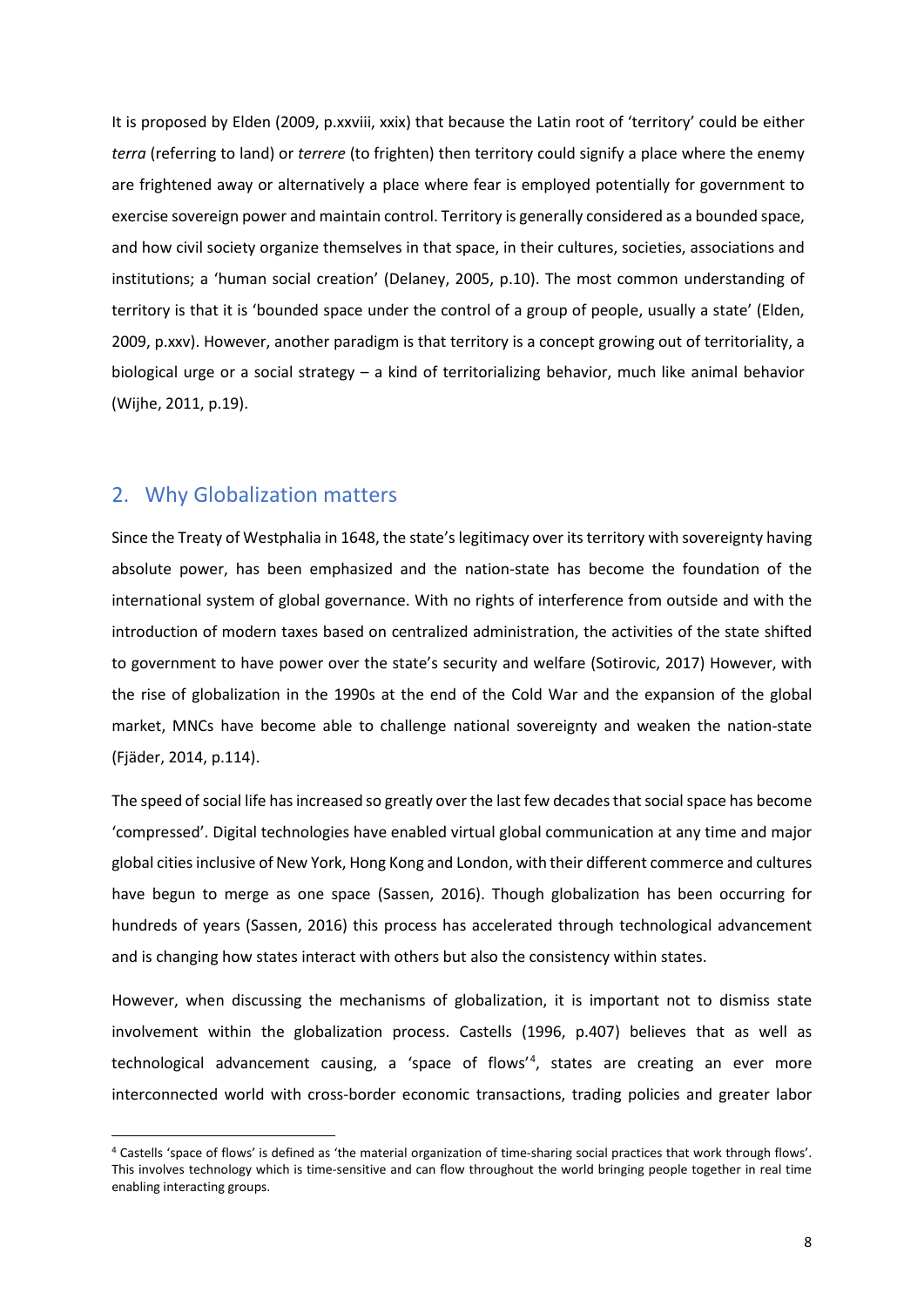migration. Therefore, it could be argued that globalization is a resultant feature of policy liberalization. Both methodologies help propel globalization and lead to the transformation of statehood (Brenner, 2004, p.5).

The Treaty of Westphalia gave European nation-state governments the monopoly over taxation, security and laws, with control over economic flow to channel economic growth into national development. In return civil societies gained spiritual and moral development with education, culture and healthcare. However, many theorists believe globalization has caused the destruction of state control of capital with supranationals taking over as the gatekeepers of the economic system and deterritorializing the nation-states, with their governments becoming controlled exogenously.

#### <span id="page-8-0"></span>2.1. Globalization and its Effect on State-Sovereignty

Globalization means information, goods and trade flows across more fluid borders. The globalization process has allowed people to communicate almost instantaneously throughout the world and has created the notion of a shrinking world where people are no longer confined by geographical place to meet their potential. This process is a recent phenomenon and has allowed people to learn, communicate and adopt new cultures which historically they have been unable to do to the same extent. Advanced technologies have provided greater interconnectedness and more choice, people can choose which groups they perceive and recognize themselves as belonging to.

Nine (2005, p.27) posits, communities were historically motivated to establish territories for control of resources which enabled economic power. This meant state citizens, had a right to resources contained on their land within their borders and the larger the territory and more resources within that territory the more powerful the state. Nine (2005, p.126) informs us a state's land must increase in value and so if MNCs exploit a state's natural resources then the state's value would deplete. This has meant sovereignty and territory have reorganized with territory becoming partly deprived of its sovereignty which has moved to other locations outside of territorial bounds. The transference of the state's power and sovereignty has major implications. Brown (2010, p.23) explains this shift as the 'coming apart' of the 'nation-state-sovereignty'. Ruggie (1993, p.165) supports this theory, referring to it as an 'unbundling of the relationships between sovereignty, territoriality and state power'.

There is much contentious debate as to whether globalization is changing the face of geographical boundaries and leaving the world devoid of territorial sovereignty. Debate arises over whether globalization spells the end of states, territory and sovereignty or alternatively, whether it is blurring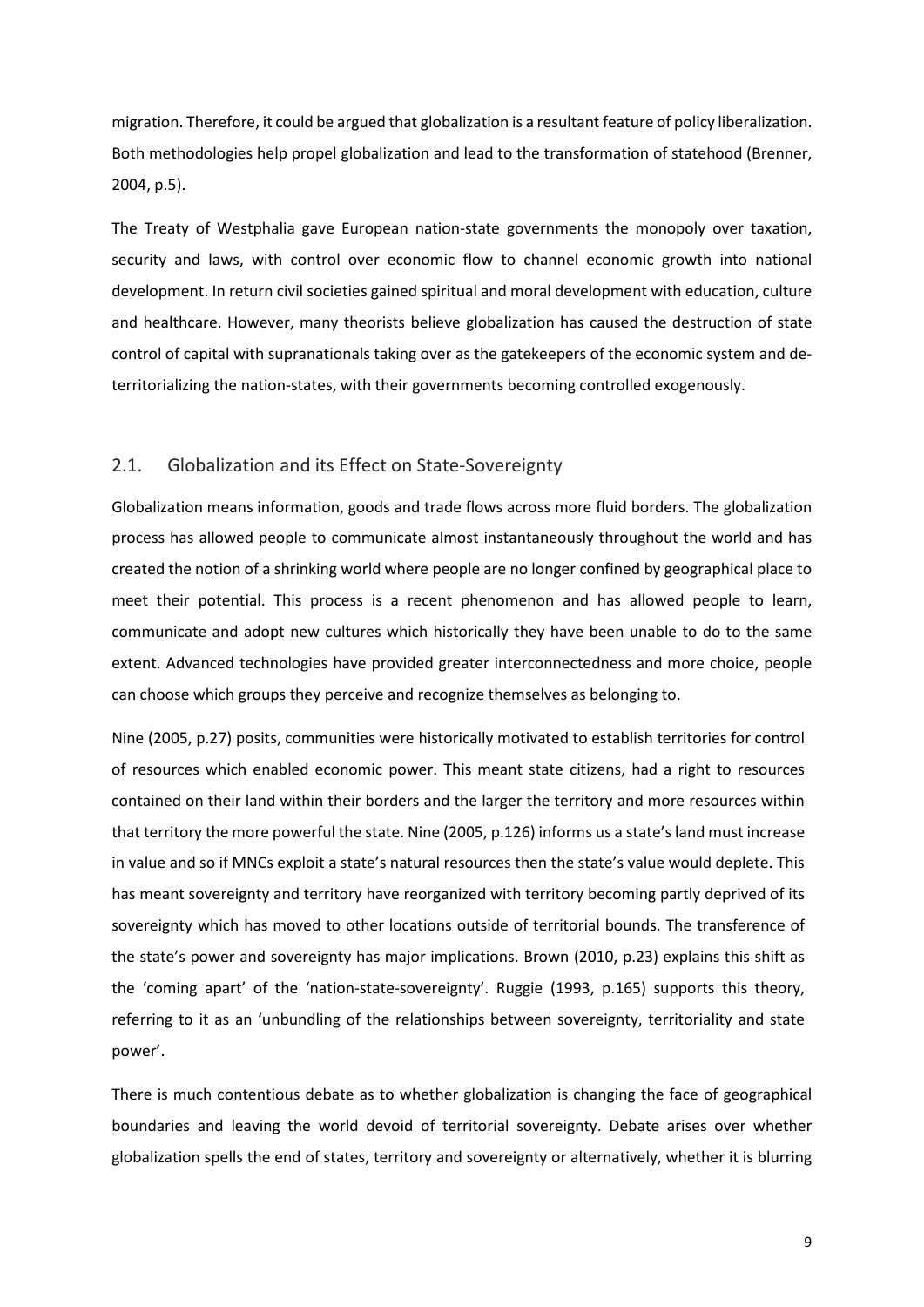the contours of territory and reconfiguring its relationship with sovereignty. On the one hand, it is argued that globalization is responsible for 'flattening' the world' [5](#page-9-1) , bringing an end to territorial sovereignty with globalization challenging governments from below or having to transform from topdown (Friedman, 2005, p.48). While alternatively, territory and sovereignty could be viewed as remaining key players but are reconstituted and displaced outside the state. Where once the sovereign state protected its boundaries, globalization is limiting this with economic pressures brought to bear upon the state by MNCs and supranationals. The growth of MNCs and global markets, allowing 24/7 trade, has led to national economies becoming weaker. This economic transformation has created new patterns of governance whereby the modern, territorial bordered states have become more vulnerable, as seen in the EU with its 'borderless area of freedom, security and justice' which contests the Westphalian territorial state system (Vaughan-Williams, 2009, p.5).

### <span id="page-9-0"></span>3. Legal Barriers Towards Becoming an Independent State

The concept which is central to the nation-state is 'self-determination'. Self-determination is fundamentally the right of people to rule over themselves and create their own state. The Atlantic Charter  $(1941)^6$  $(1941)^6$  determines: 'respect the right of all peoples to choose the form of government under which they will live' and is enshrined in the UN Charter (June 1945). In a similar notion, the International Covenant on Civil and Political Rights (ICCPR)<sup>[7](#page-9-3)</sup> (1966), declares that 'All peoples have the right of self-determination. By virtue of that right they freely determine their political status and freely pursue their economic, social and cultural development'. These treaties state that people have the entitlement, under international law, to forge their own nation and rule over it without interference. Self-determination is the process whereby people gain self-government- they form a community of shared identity, invest these ideals in a state so forming a nation (Etzioni, 2015, p.470).

The term self-determination is also used to refer to the normative principle that is evoked to justify breaking away from the old regime to form a new one. However, legally when a state gains independence within the borders of the parent state, more separations and border changes cannot

<span id="page-9-1"></span> $<sup>5</sup>$  Friedman, T., believes the world to be flattening due to globalization, with advances in technology and</sup> communication across the globe.

<span id="page-9-2"></span><sup>6</sup> The Atlantic Charter was an agreement signed by the United States of America and Great Britain for a Post-World War 2 world. There are 8 major points: The third point set forth self-determination was a right of all people. The rights of all people would be respected to choose the form of government under which they would live and the rights to the restoration of sovereignty and self-government to those who were forcibly deprived of them.<br>7 The ICCPR document was a declaration setting out general principles of human rights and a convention containing binding

<span id="page-9-3"></span>commitments. Part 1 recognises the right of all people to self-determination including their right to freely determine their political status; the right to pursue their economic, social and cultural goals, to manage and dispose of their own resources.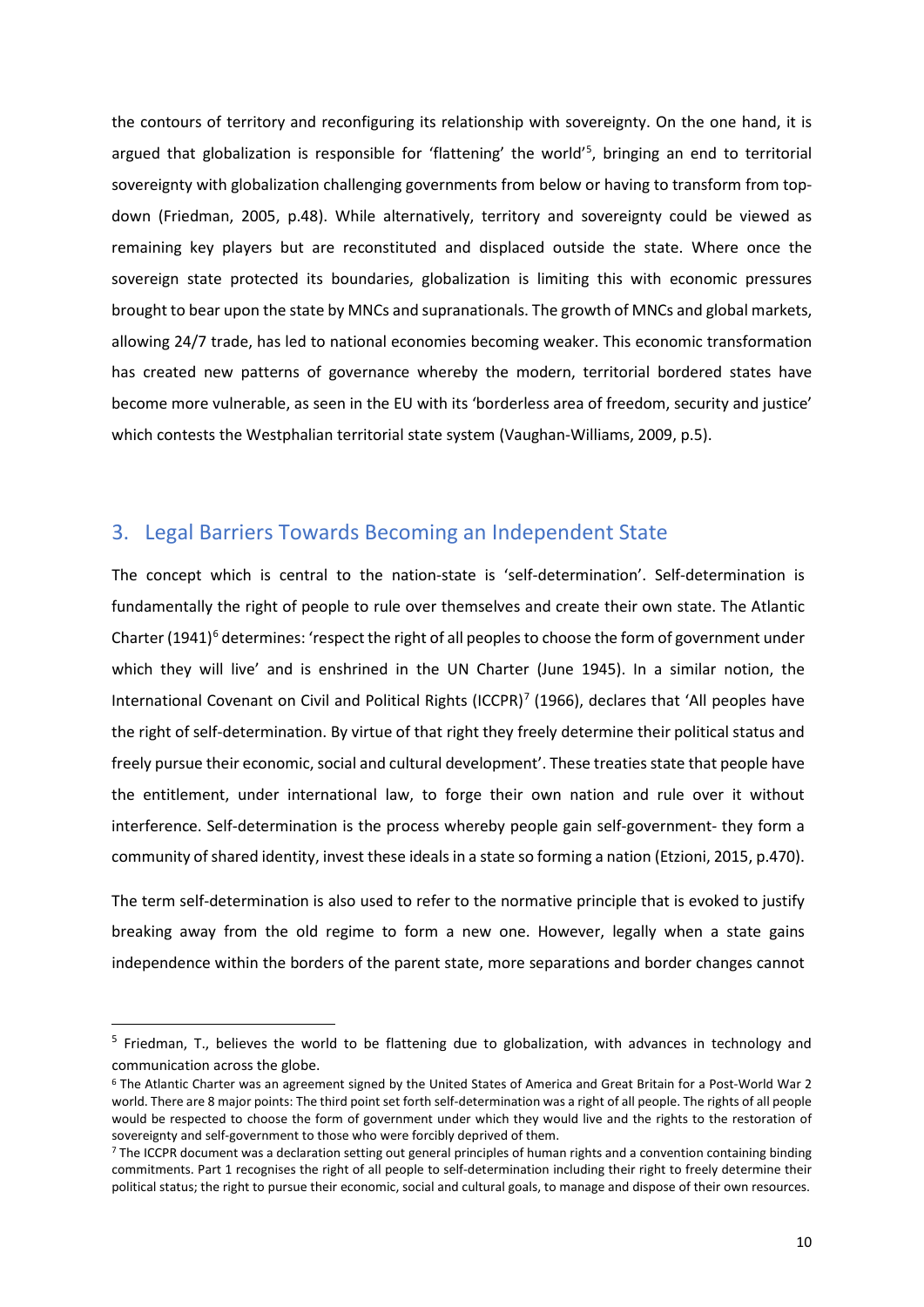take place. This enables autonomous countries to form within the borders of the country from which they want to gain independence, but disallows the formation of separate states unless there is a very strong reason backed by powerful countries (BBC, 2017). If a region should recognize itself as a state before the parent state has relinquished its territory, this could be construed as a violation of territorial integrity (Grant, 1999, p.440) contravening Article 2(4) of the UN Charter, which prevents an entity from intruding into another state's territory. This is evident in the case of Kosovo which was not able to gain full independence when Yugoslavia split because it would violate Serbia's territorial rights.

#### <span id="page-10-0"></span>3.1. Criteria for Statehood - The Montevideo Convention

0ne reason any group of people who control a piece of land / territory can claim they are an independent state is due to the legal definition of a state as laid down in the Montevideo Convention (1933). This is the source most often cited as the basis for statehood from the section, 'On the Rights and Duties of States' (Grant, 1999, pp.413, 414).

The definition of state by the Montevideo Convention (1933) gives the opportunity for regions and micro-nations to legally come into existence as states.

To gain legal recognition as a nation-state, the 'Montevideo Convention['8](#page-10-1) (1933) declares that a sovereign state must possess the following criteria:

'a) a permanent population; b) a defined territory; c) government; and d) capacity to enter into relations with other states'. (University of Oslo (UiO) The Faculty of Law)

Vattel (1586) posits:

'Each nation which governs itself without any dependence upon a foreign power, is a sovereign state'.

The constitutive theory was the standard nineteenth-century model of statehood, declaring a state as existing exclusively through recognition. However, the declaratory theory, developed in the twentieth century, with the Montevideo Convention, addressed the shortcomings of the constitutive theory, laying down its four requirements and making two pronouncements in articles 3 and 6.

Article 3 of the Montevideo Convention states that:

'The political existence of the state is independent of recognition by the other states. Even before recognition the state has the right to defend its integrity and independence, to

<span id="page-10-1"></span> <sup>8</sup> The Montevideo Convention (1933) on the Rights and Duties of States was a treaty signed at Montevideo, Uruguay, to set out the declarative theory of statehood in international law.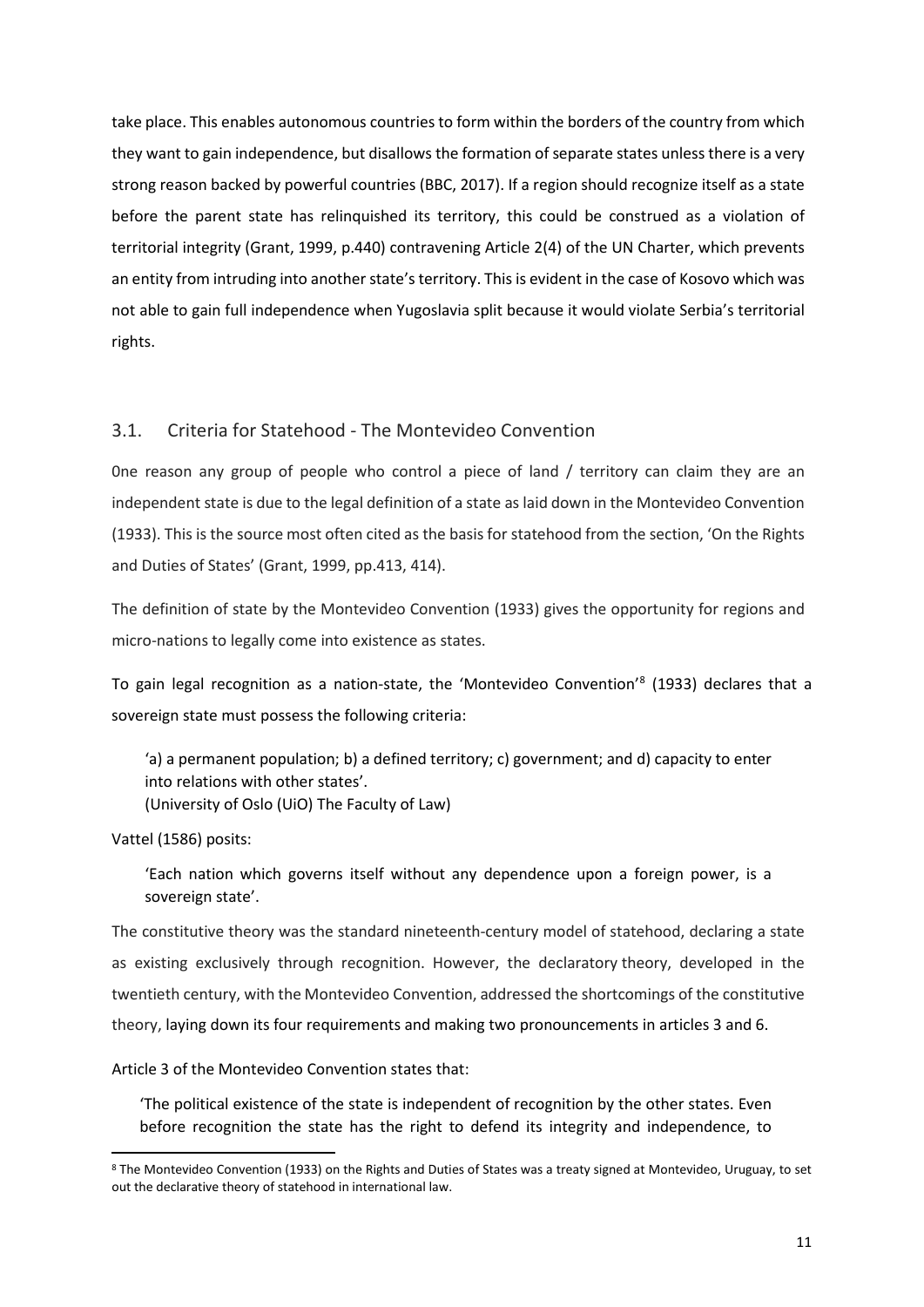provide for its conservation and prosperity, and consequently to organize itself as it sees fit, to legislate upon its interests, administer its services, and to define the jurisdiction and competence of its courts'. (UiO: The Faculty of Law)

And, article 6, states:

'The recognition of a state merely signifies that the state which recognizes it accepts the personality of the other with all the rights and duties determined by international law. Recognition is unconditional and irrevocable'.

(UiO: The Faculty of Law)

The twentieth century declaratory theory declares that statehood is independent of recognition – it is no more than expressing willingness to enter into relations with other states. Conversely, the nineteenth century constitutive theory declared a state gains statehood by other states recognizing it as such. This would require an unbiased international organization (IO) to acknowledge it as a state on behalf of the community of states (Zadeh, p. 2).

# <span id="page-11-0"></span>4. Ambiguities relating to applying the Montevideo Convention.

The ambiguity of what constitutes a *state* is demonstrated in the case of Somalia. Somalia has a government but controls only a small area of Somalia. Somaliland, on the other hand, has a territory, though with disputed borders, and has a population and a government which has power over its territory. Recognition of Somaliland is immaterial, given that a state is independent of recognition, however before it can establish relationships with other states it first has to exist. Somalia has recognition by other states, though lacks control but continues to exist as a state, thus indicating that states already in existence, even if in fact collapsed do not come under the criteria required for statehood. Somalia's existence as a state therefore depends upon recognition but a 'new' state, unrecognized by other states cannot gain statehood. While Somalia is a member of the UN, Somaliland is not (Zadeh p.3, 4).

As Davids (2012) asserts, the more a state has of one criteria, the less they need of the other; 'you need a little of both to be a state'. This would suggest balance is required between the Montevideo Convention (1933) and recognition of a State. Take the Vatican State with recognition; it has territory and a government and interacts with other states but does not have a constant and permanent population. Yet the Vatican is a state under the Montevideo convention (1933). Likewise, Israel's territory, which has been disputed since 1948, has gained statehood and joined the UN. It appears from this that recognition by other states can surmount the lack of other criteria within the Montevideo Convention (1933) definition of a state.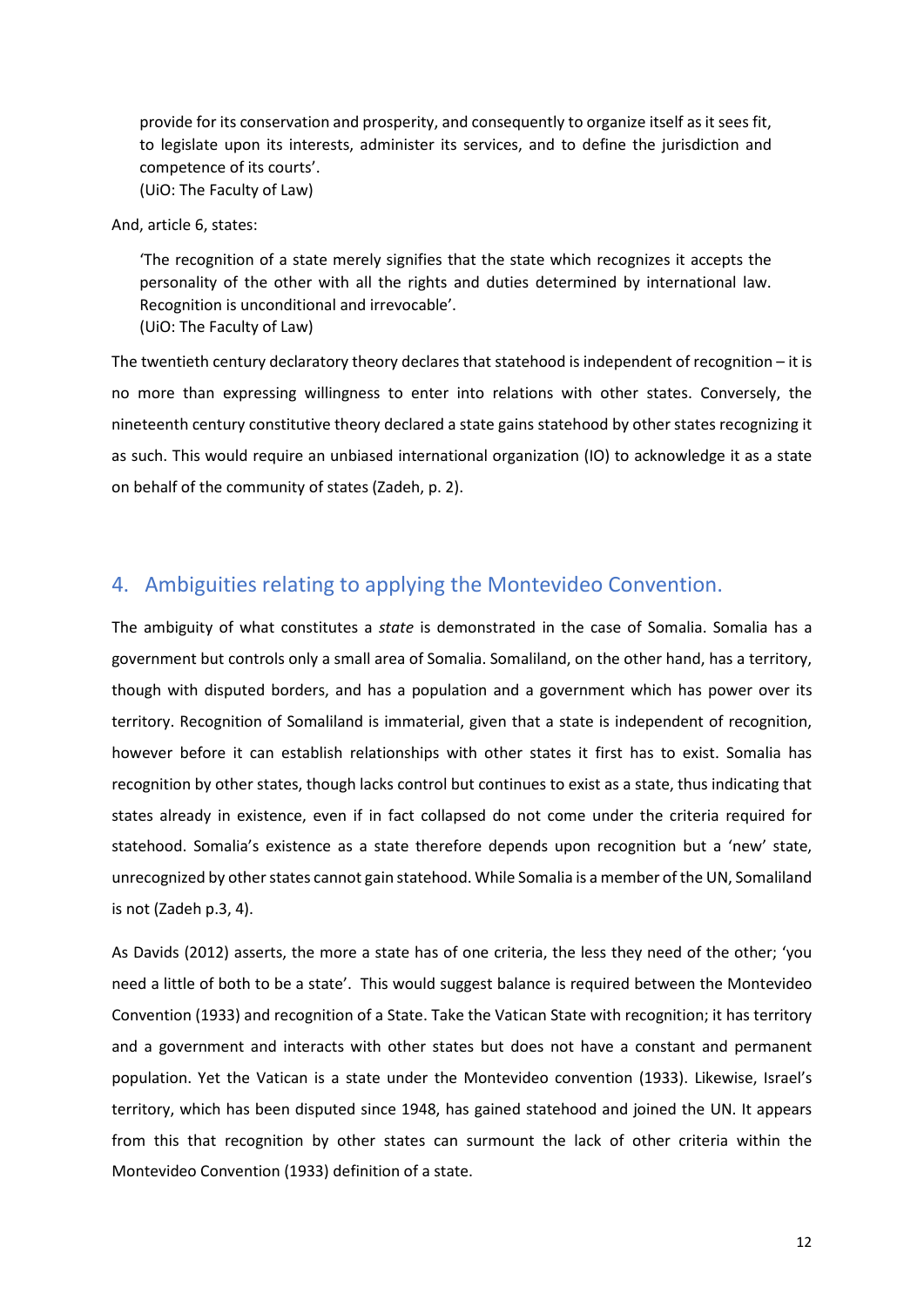## <span id="page-12-0"></span>5. Tensions Created Instigate Walls Within Borders

The weakening of sovereignty does not mean borders are less important, rather the tensions created through the flow of capital, ideologies and violence have led to the building of more concrete borders for states to control. Take for instance, the USA - Mexico border fence started in 2006 for violence and drug-related offences and to control immigration, and the Iraqi urban "gated-communities" built in reaction to sectarian violence with western coalition assistance within the state. Brown (2010, p.8) concurs that as globalized institutions and globalized violence has led to tensions, borders have altered and grown in number, many built within states. So while global threats might have appeared to have eroded sovereignty, in essence unease has intensified and built a newly reconstituted form of nationstate-sovereignty which has justified the building of more physical borders to keep back external threats in the backdrop of tension. States now have different levels of threat, but separate states continue to have their own inputs regarding matters such as global climate change where all states establish their policies, spatial vulnerabilities and adaptation strategies.

If globalization is dissolving boundaries with economic flows, interstate boundaries have become important where access to citizenship rights are concerned. Immigration, particularly where wealthy countries are concerned has meant reinstating borders. Boundaries between regions and localities have grown in number, which differ to the political map and these new boundaries are more meaningful to social life (Agnew, 1994, p.23).

The view that globalization has created a borderless world through economic decisions made without heed to borders is controversial. But does globalization mean borders are no longer important? Kobrin (2017, p.151) argues that globalization has heralded the transition from 'a space of places to a space of flows.'

Paradoxically, neoliberals, cosmopolitans and humanitarians state the globalized world has become borderless due to global economics, global citizenship, or global governance however Nation-States, both developed and developing countries, have developed a penchant for wall-building. Furthermore, people throughout the world are building micronations with both physical and imaginary territories. In 1945, there were 51 countries which were members of the UN, by October 2017 there were 193 countries (BBC, 2017). Brown (2010, p.24) supports this paradigm of wall building generally dividing affluence from poverty. The key here is that these walls are symbolic of the desire for security, protection, containment which are all promised to civil society by political sovereignty.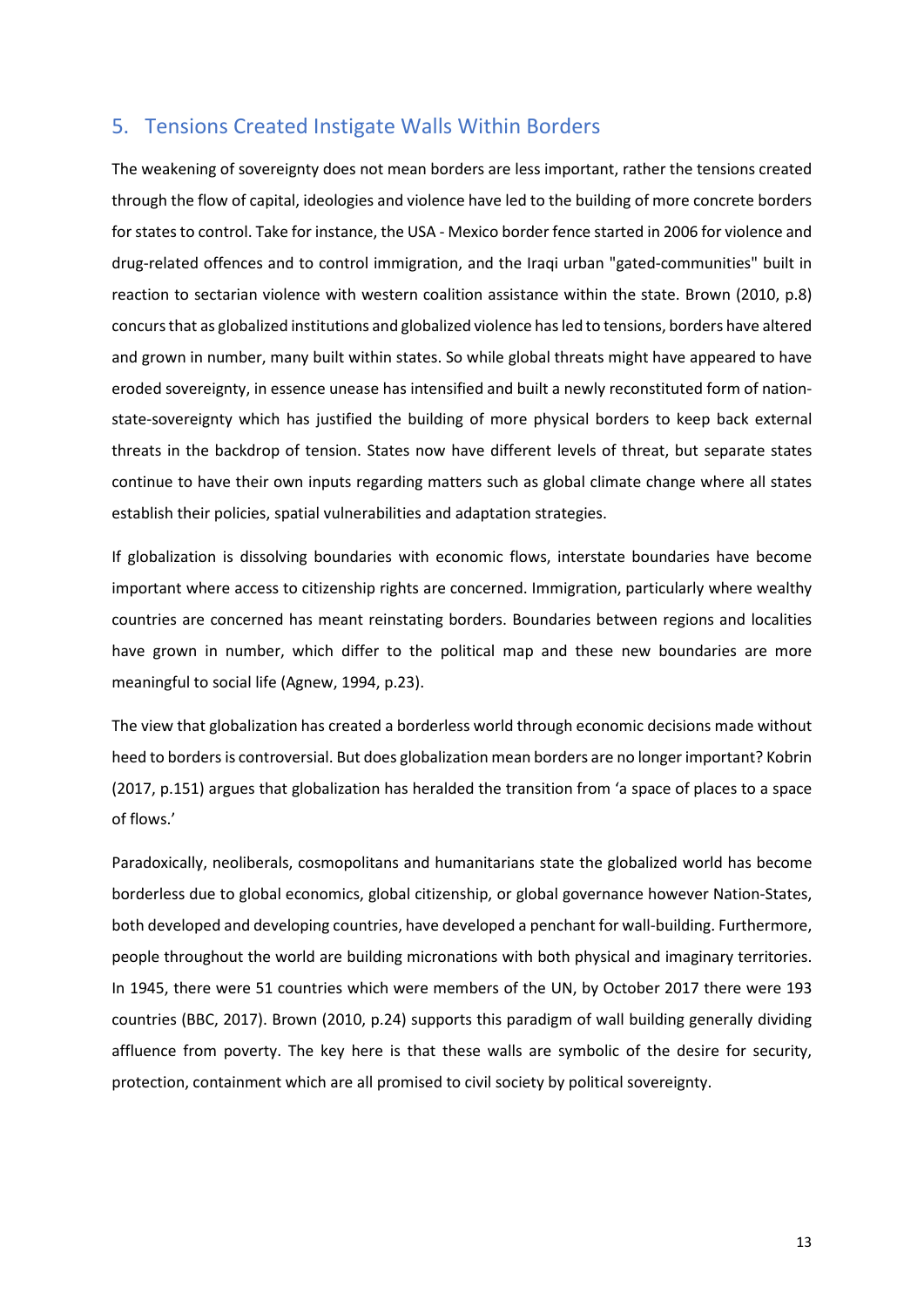#### <span id="page-13-0"></span>5.1. Globalization and Devolution

Despite globalization promoting cosmopolitanism, with cross border homogeneity, local and regional elements have grown in significance. Many theorists posit that globalization encourages the process of devolution by eroding the importance of policy-making, culture and society promoting homogeneity across borders (Rodriguez-Pose and Gill, 2003. p.3) Though some theorists believe globalization continues to bring about the demise of the nation-state, others argue that it has increased the importance of regional government (Keating, 1992) and regionally-based competition that mobile capital is inducing (Cheshire and Gordon, 1998, p.321) which has given renewed interest to the role of regions.

Prior to the Cold War, nation-states were built around ideological differences such as democracy or communism however this has changed. According to Huntington (1993, p.23) 'It is far more meaningful now to group countries not in terms of their political or economic systems or in terms of their level of economic development but rather in terms of their culture and civilization'. A powerful trend is growing apace whereby people within a state are demanding and gaining autonomy and political strength within regions. Globally, many of these devolutionary movements evolved from nations within states in Europe however there has now become a global drive towards state reformation with devolution and decentralization; these nations define themselves through their distinct identities - religions, language and accents and ethnicity. Post-Cold War, culture has become both divisive and unifying which has led to people being united in historical ideologies but divided in civilization (Huntington, 1996, p.28).

By 2002, globally, Independent states had emerged transferring power, authority, and resources to subnational levels of government. For instance, in 2002, eight out of the fifteen members of the European Union, accounting for about 87% of its population had decentralized to some extent (Rodríguez-Pose and Gill, 2003, p.10) - the UK, Portugal and Poland having transferred power to some of their regions; Austria, Germany, Belgium and Italy had federalized; Spain is decentralized and Brittany and Corsica in France have regional autonomy. Powers have shifted to the regions with the Scottish Parliament law making and raising taxes, creating separate educational and social policies. Both Scotland and Catalan held referendums to gain independence and wanted secession from their parent state whilst remaining part of the EU (Guibernau, 2014). The Catalan Independence referendum (2017) was declared illegal by the Spanish government as a breach of the Spanish constitution and the Scottish referendum failed to get a majority vote.

Devolution is a complex and heterogeneous process and ranges from decentralization of certain federal states, such as Germany and some Spanish regions, to the more limited power of regions in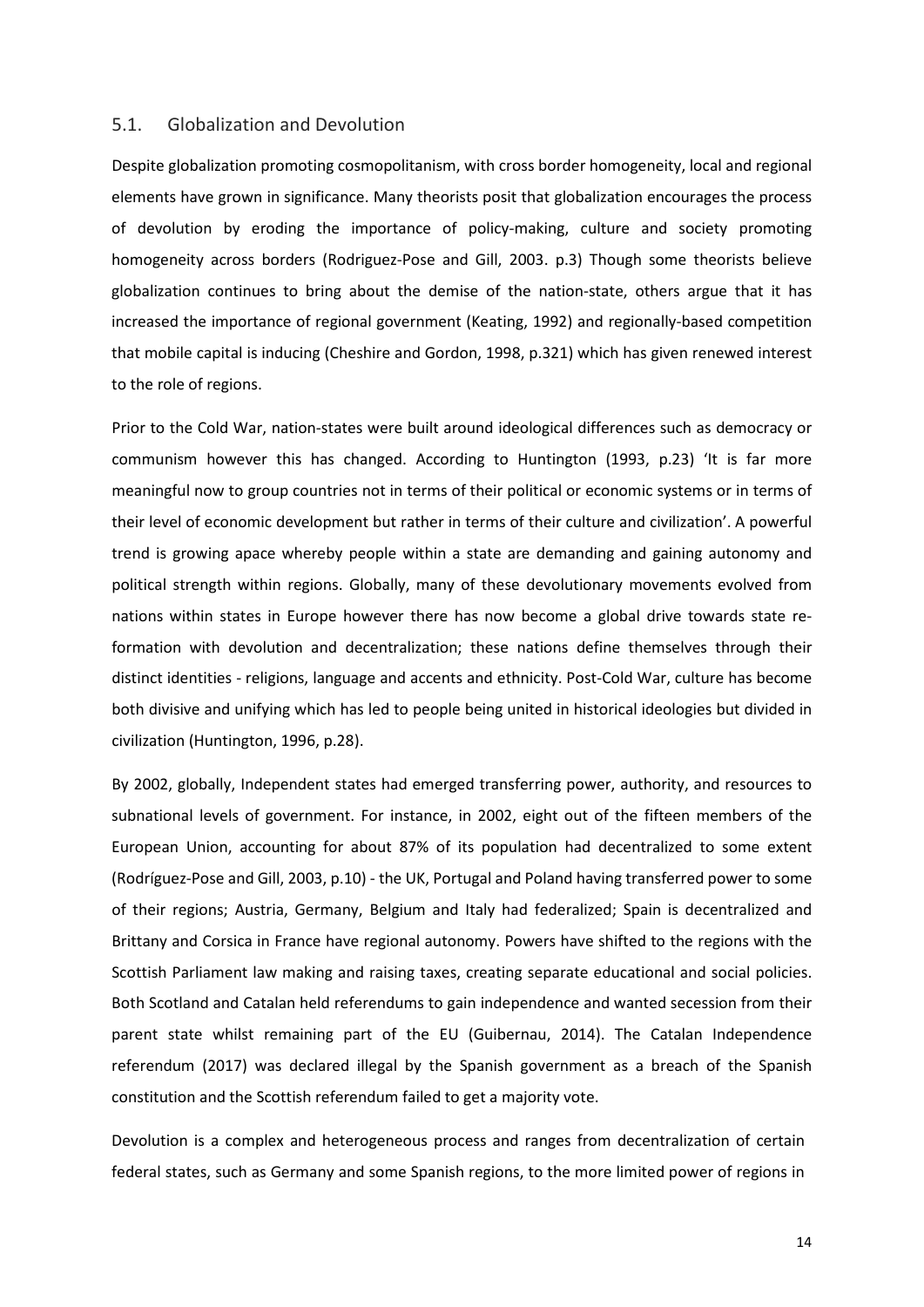France. Decentralization takes place across the world and takes place in a variety of forms. Globalization has accelerated micro-statism in three main ways. Firstly, it weakens the nation-states with devolved government and supra-state institutions whereby microstates can become independent autonomous states. Micro-nations can form as a collective identity need through the globalized world rather than as part of the original nation-state. Secondly, globalization can encourage reactive creation of the microstate with societal demand moving away from the uniformization offered through globalization. Thirdly some indigenous groups agitate for their identity to be recognized within their own state such as the Cree in Canada (Scholte, 2005. p.238).

For instance, nations have formed through a split in the parent state. Yugoslavia broke into six republics, one being Serbia. Kosovo, though a province of Serbia, has a very different ethnic populace. Unlike the other states, Kosovo was not granted its independence because it would have violated Serbia's territorial rights which caused civil unrest to break out in 1999. When Kosovo, in 2008, declared unilateral independence, which Serbia declared as invalid and took to the UN International Court of Justice. Kosovo was recognized by half the UN members as a sovereign state and so gained some benefits such as accessing the World Bank and IMF and being part of the international Olympic committee.

Catalan is another region seeking independence from within a nation but again there are difficulties attaining independence because of Spain's right to maintain its border integrity and so autonomy is the most they can legally hope for. Spain does not give any recognition to Kosovo as an independent state because it would be tantamount to allowing Catalonia recognition (BBC, 2017).

The problem is attaining recognition and backing from international powers. A case in point is East Timor, a Portuguese colony which was invaded in the 1960s by Indonesia. As the Indonesians were a US ally in the Cold War, the people of East Timor received little support at the time but during the 1990s when communism had fallen and the Indonesians were no longer an important ally to the USA, western powers, which were embarrassed by the abuse of human rights, allowed the East Timor people to claim their right to self-determination and when the Timorese claimed independence in 1999, they attained it in 2002. However, they needed support from the UN because of the violence from irregular Indonesian forces.

As regions have gained power and autonomy within their nation-states, they have looked for foreign relations so as to strengthen their positions often linking across borders such as the Kurds in Iraq linking with powerful allies in the form of America (Michelmann and Soldatos, 1999). This process of the formation of subnational regions has accelerated, with nation-states challenged both endogenously and exogenously from the IOs. Power becomes increasingly centralized as in the case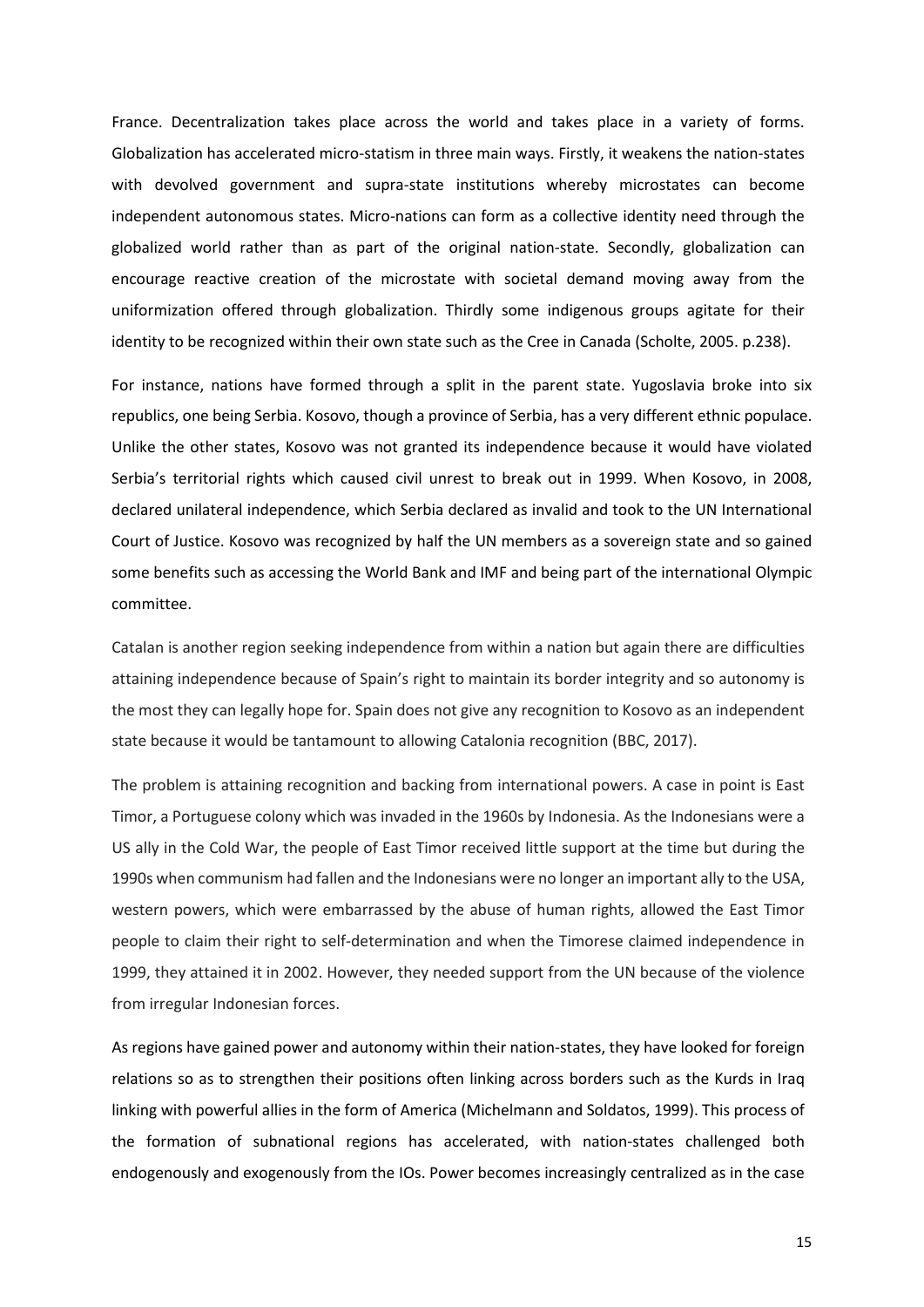of the EU with borders weakening and local demands growing (Öner, 2004 p.33). Ratherthan external governments in capital cities like Brussels, local authorities take charge of issues including immigration, crime and drug-trafficking (Öner, 2004 p.33). However, subnational regions can use EU powers to increase their power in the nation-state (Keating, 1992, pp. 10-12).

There are various theories regarding political boundaries of the twenty first century however they tend to center on the fact that civil societies construct them. Huntington (1993, p.22) for instance proposes that the global political order will transform and is in favor of a new civilization paradigm, leading away from the western hegemony. Religion has replaced politics as people seek new sources of identity, community, and morals to give them meaning and purpose (Huntington, 1993, p.26). After the Post-cold war order, countries of similar cultures, have begun to align themselves with those states which have similar religions, languages, values and institutions. This common culture enables states to collect around core culture states to legitimize leadership and external institutions - for the EU the core states being France and Germany (Huntington, 1996, pp.156, 157). This implies that small micro-nations or regions gain security from their adjoining core states.

One of the reasons for states to devolve power to the regions is to allow more local control of lesser important state functions whilst tightening control of the important reins of power. It also reduces the demands for independence and reduces the possibility of civil unrest.

#### <span id="page-15-0"></span>5.2. Direct MNC Influence of Political Systems

Strange (1996, p.5) posits that the state can no longer provide security against violence and aggression, stability for trade and investment and political authority through legitimate coercive force and popular consent – the very reason for its fundamental existence is therefore becoming obsolete.

Taking Europe as an example, power has been shifting from national governments upwards in the EU and down to the regions. Within the EU, there has been a shift in power from the nation-state to Brussels to make decisions such as which citizens can travel within Europe and health and safety at work. But there continues to be patriotism to one's own country before Europe. There has become a proliferation of states in Europe as people see identity as important – the breakup of the Yugoslav Federation, the breakup of Czechoslovakia and the Soviet Union- with new states in the making. While nation-states dilute their sovereignty by joining the wider EU, citizens strengthen their national identities within regions.

'The EU has done something to foster the idea that people can have national and regional identities that are not as clear cut and as exclusive as they were once thought to be. It's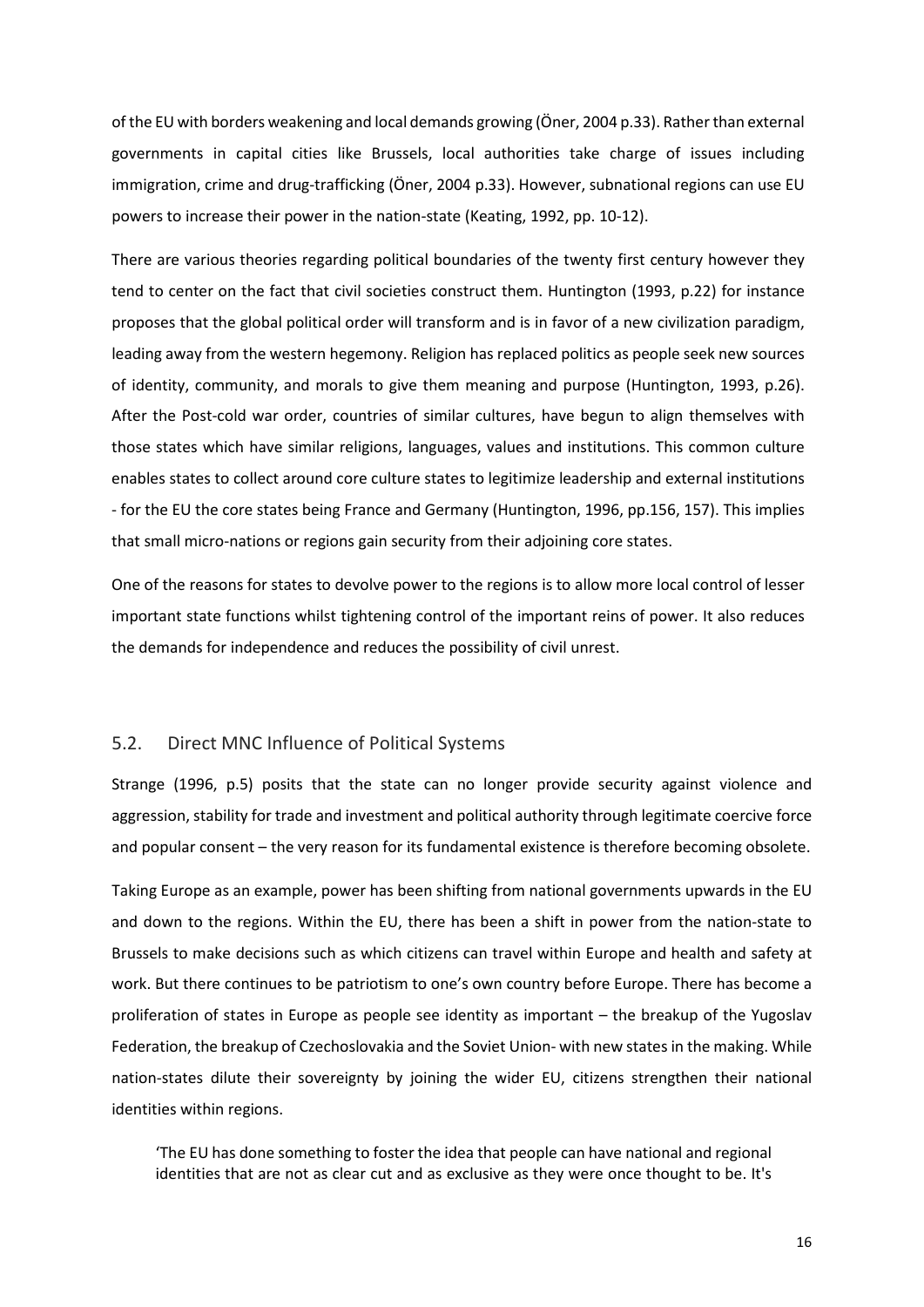disjoined the old belief that national culture and national sovereignty had to be one and the same thing' (Rohan, 1998).

In other words, as nation-states weaken, national cultures thrive and grow through their breakup into regions and potential new micro-states.

White (2004, p.2) supports this theory stating: 'Ironically, globalization is intensifying some people's senses of identity. Of these identities, national identity figures prominently'. Conflicts, such as those in the former Yugoslavia and violence in the Caucasus region, could potentially stem from nationalism, an inherent desire of national groups to gain territorial sovereignty. 'The persistence and intractability of these conflicts derive from overlapping claims to territory,' which White (2004, p.4) claims 'have been merely new incarnations of this nationalist principle'.

The nation and the state have not always been synonymous – states could enclose several nations and the nations divided into several states. 'You had important nations on the one hand and you had states on the other hand, but where the two were not necessarily congruent in the form of the nation-state' (Rohan, 1998) - perhaps there is a return to the past, in this respect.

The problem is that the most powerful states set the pace for cultural homogeneity with the less powerful absorbing into the more powerful. The paradoxical nature of globalization is that it also creates cultural fragmentation with clashes of cultures (Mazaar, 1999, p.248).

Globalization has allowed MNCs to increasingly become more influential in places they have previously been unable to market before. A good example of this is the spread of McDonalds, opening stores in the Negev Desert, Israel, on the ground floor of the Museum of Communism, Prague or building a ski through at Lindvallen, Sweden (Meltzer, 2016). To attract MNCs to specific locations, states offer pull factor incentives such as: reduced tax, tariffs and other incentives.

Griffing and Buchan (2012, p.17) suggest that the EU appears to be moving towards regionalization of member states because by the breaking up of the sovereign state, the power dynamic relationship changes and if only one part of the state fully absorbed into the EU this would weaken the nation-state. A Europe of regions would therefore be a model for a federal Europe. (Griffing and Buchan, 2012, p.16). Once the nation-state's power is given over to a centralized multinational control then the EU would gain control over national laws and interests.

Strange (1996, p.5) posits that while governments, especially in Western Europe and North America have weakened powers, there are an increasing number of regions wanting to build their own states. Neoliberalism has replaced the nation-state power with supranationals (Strange, 1996, p.247), with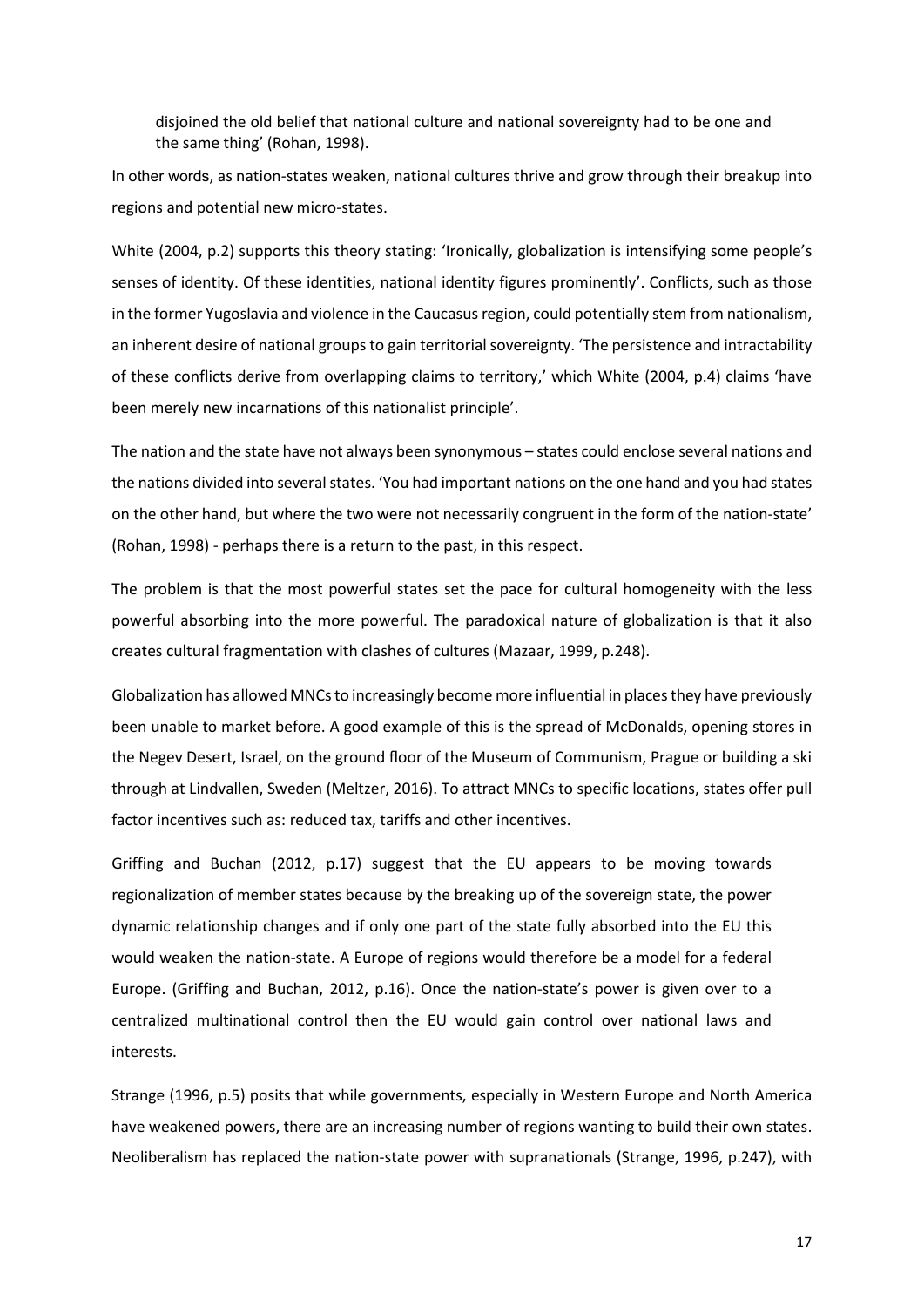nation-states unable to find ways to convince citizens they can survive without the intervention of political union (Jotia, 2011, p.247). This is especially illustrated by some of the political elites in Europe pushing for greater harmonization and central control whilst regions seek greater independence from their parent state.

#### <span id="page-17-0"></span>5.3. Panarchy

Globalization is providing a new lens to view and interact with the world, but with greater interconnectivity people are beginning to question their national identity. A new form of statehood is beginning to emerge with increasing prevalence, panarchy<sup>[9](#page-17-2)</sup>.

'Panarchy is a normative political meta-theory that advocates non-territorial states and explicit social contracts between citizens and states, formalized as constitutions. Panarchy founds the relations between citizens and states on formalized voluntary consent, rather than on land and blood, the territorial and ancestral accidents of birth' (Tucker and Bellis, 2015, p.1).

'Panarchy separates geographical location from citizenship …. and severs the link between where one lives, works or practices business and one's political association, just as religion is separated from geographical domicile in liberal states today' (Tucker and Bellis, 2015, p.1).

One of the issues surrounding this type of governance is how are services paid. For instance, traditional states may collect taxes in order to pay for publicly owned services like roads, hospitals or schools within a geographical area. However, in a panarchist system, with citizens able to choose which nation they belong to in a non-spatial area, payment of these services may become illusive and unknown.

#### <span id="page-17-1"></span>5.4. What is a Micronation?

A micronation is an entity that claims to be a sovereign nation, however these nations lack recognition from other governments and major IOs though some have obtained recognition through negotiation and visits with ambassadors of various countries (Barry, 2017). 'A micronation formally and persistently agitates for sovereignty over a given territory and is thus differentiated from other social groups' (Sawe, 2017). Today, in excess of 400 micronations exist for many reasons whether for: hobbies, personal entertainment, artistic ventures, tourist attractions, as a sign of protest or as a method of exempting themselves out of taxation. These projects endeavor to create human-made

<span id="page-17-2"></span> <sup>9</sup> In 1860 de Puydt coined the term panarchy and applied the theory to the concept of individuals having the freedom to choose any form of government they wish without having to move in place.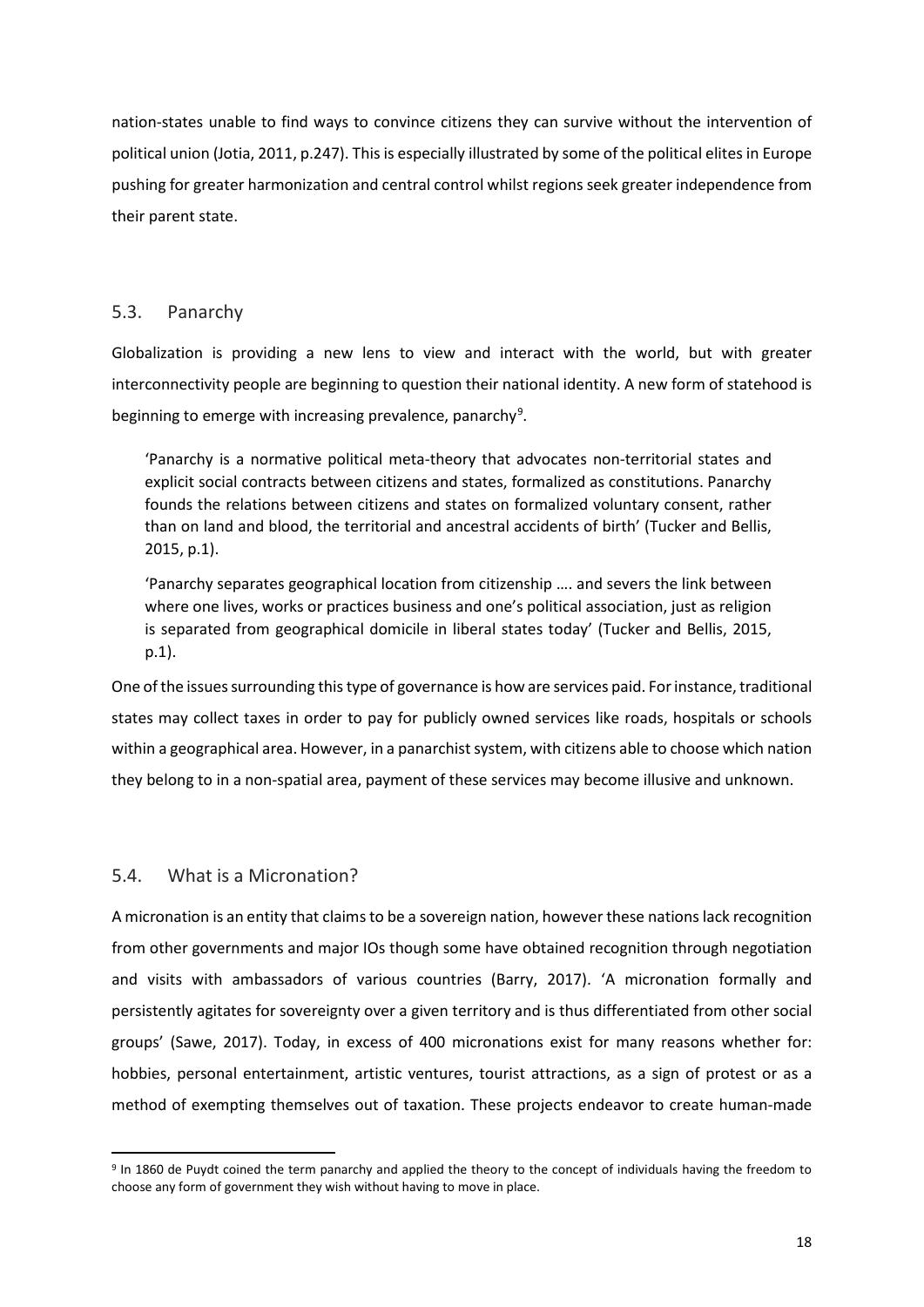islands and claim self-independence. Another form of micronation is the alternative government, recognizing themselves as an authority within the same geographical area and may try to open dialogues between other micronations to try to build more notable recognition with larger populations (Sawe, 2017).

Micronations are entities that claim political, social and economic independence but as Andel (2011, p.9) suggests it has become difficult to know when they are 'serious' political entities or merely 'hobbies'. Though 'micro' gives the impression they are small nations, this refers to their dimensions in the global sense rather than their actual population. Micronations tend to begin their existence as small projects and are then accompanied by proclamations of sovereignty and independence and declarations of constitutions and gaining legitimacy through referendum.

The World Wide Web has enabled online micronations to form and this phenomenon has gained significant interest. Internet micronations (IMNs) have spread in popularity and offer non-territorial statehood or a de-territorialized statehood with people existing in a virtual reality in online space within the cybernation. As Foucault points out language exerts power (Wandel, 2001, p. 368) which makes cybernations powerful, dynamic forces.

International agreements confirm that micronations have a right to self-determination with The Atlantic Charter (1941) and the ICCPR (1966) entitling all people to be ruled by government of their own choice. Using the Montevideo Convention (1933) definition criteria of a State, these micronations have the ability to make decisions, and most, if not all, have full constitutions and codes of practices.

#### <span id="page-18-0"></span>5.5. Newly formed Non-territorial sovereignties and Micronations

New panarchies and concepts of non-territorial sovereignties and micronations are beginning to form and grow in influence. Examples of such micronations include: 'The Empire of Atlantium', 'Christiania', and 'Elgaland-Vargaland' –all real places, occupied by patriotic citizens, new nations that have little to no physical land but still exist online. These non-territorial / micronations are formed with their own institutions with governments, flags and even their own currencies (Robson, 2015). Instead of International Relations, internet relations and internet governance is becoming a new phenomenon, and geopolitics is having to adapt to new concepts of how people define the country they belong to.

Middleton (2015), a geography lecturer at the University of Oxford, has mapped these hidden lands and the formation of new countries in his book, 'An Atlas of Countries that Don't Exist'. This human concept of non- territorial sovereignties even has its own international football league.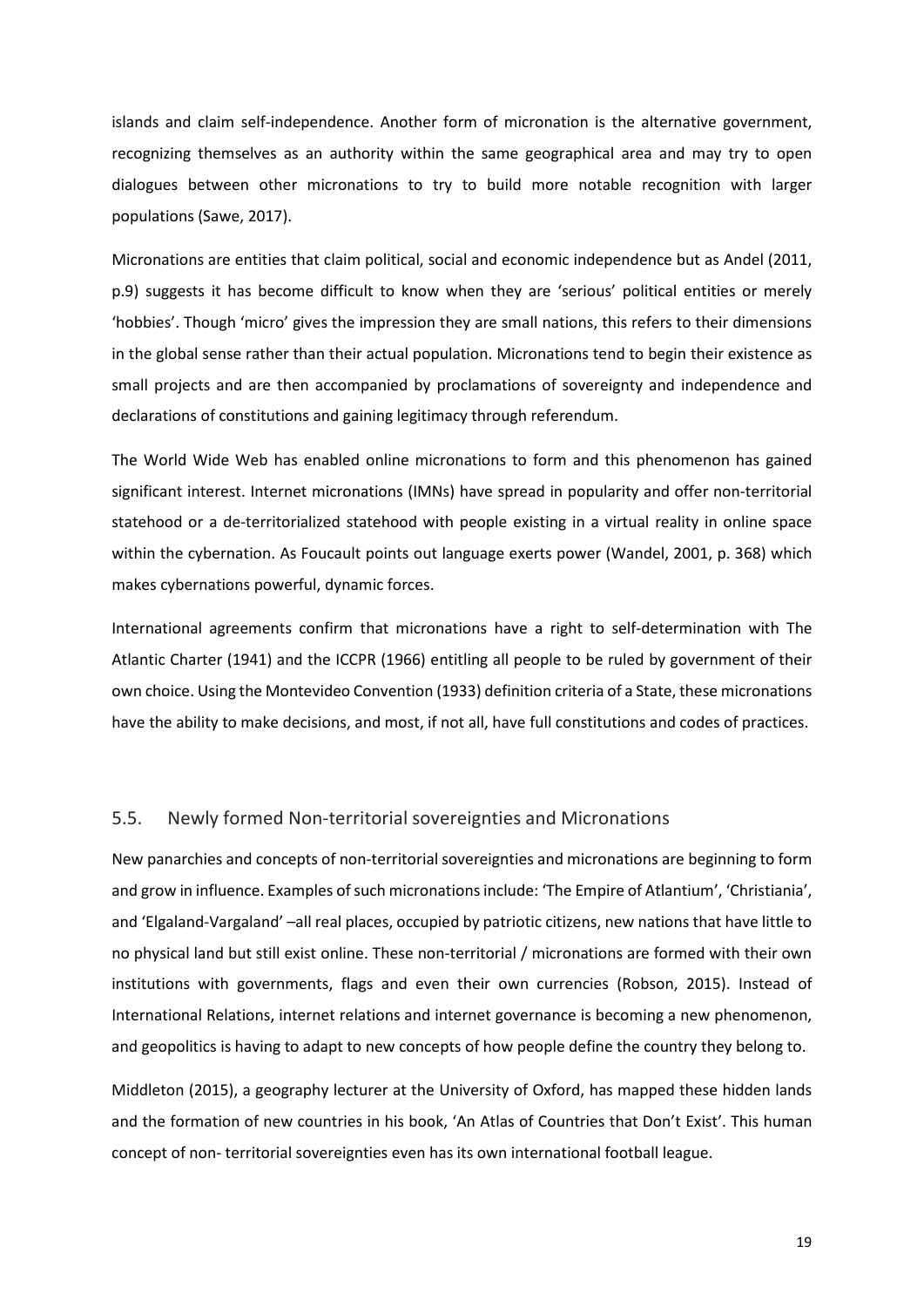#### <span id="page-19-0"></span>5.6. Example of Micronations

An interesting example of the formation of a micronation is the Space Kingdom of Asgardia, founded by the Russian aerospace engineer, Igor Ashurbeyli in 2016. The nation has about 200,000 citizens and rapidly growing; the first 100,000 registered received 500 kilobytes of space to upload information to a small satellite called Asgardia-1 (Mosher, 2017). Asgardia has sufficient citizens to qualify for consideration of statehood by the UN, since the minimum number is 100,000. However, it is dubious that Asgardia will receive statehood recognition from other traditional state actors as it is not recognized in the traditional sense by international law. Other micronations and non-territorial sovereignties recognize and engage in diplomacy with Asgardia. As proposed by the Montevideo Convention (1933) so long as the state can engage with other states in this sense it can claim statehood (UiO: The Faculty of Law). Asgardia seeks to avoid restrictions imposed upon them by the Outer Space Treaty (1967) which requires supervision of all space activities by governments, by campaigning that access to space should be a human right (News4Jax, 2017).

There are scores of micronations, many launched by people trying to seek freedom from the pressures of government or society by setting up collectively with their own governments (Konway, 2009, p. 31). One entrepreneur set up Sealand, on an abandoned World War II gun tower in the North Sea off the coast of England declaring the platform the Principality of Sealand. Sealand continues as a micronation (Dunford, 2009, p.34).

#### <span id="page-19-1"></span>5.7. Examples of Non-territorial Sovereignties

In Cyberspace people can escape to an alternative 'space' in their desire to seek a form of security, in a place where people live and have experiences on their own, in groups, communities, among friends and sometimes strangers – it is everywhere and nowhere in particular, global and local. People can experience imaginary worlds ranging from playing games which can include becoming characters and avatars, to connecting to the real world without being part of it by shopping online, chatting with friends, paying visits to libraries. While in cyberspace, they are also in the real world, inhabiting two places. Johnson and Post (1997, p.1367) propose that cyberspace will create its own new law and legal institutions, and this could potentially free cyberspace from the real world which would create a type of 'sovereignty' (Lessig, 1996, p.1403).

Johnson and Post (1997, p.1378) posit that cyberspace as a place differs to the real world in that it does not need to coerce society to abide by laws but can simply change the code to enforce the law; people must agree to a password to enter or pass a border. Of course, this is a *possibility,* but it is the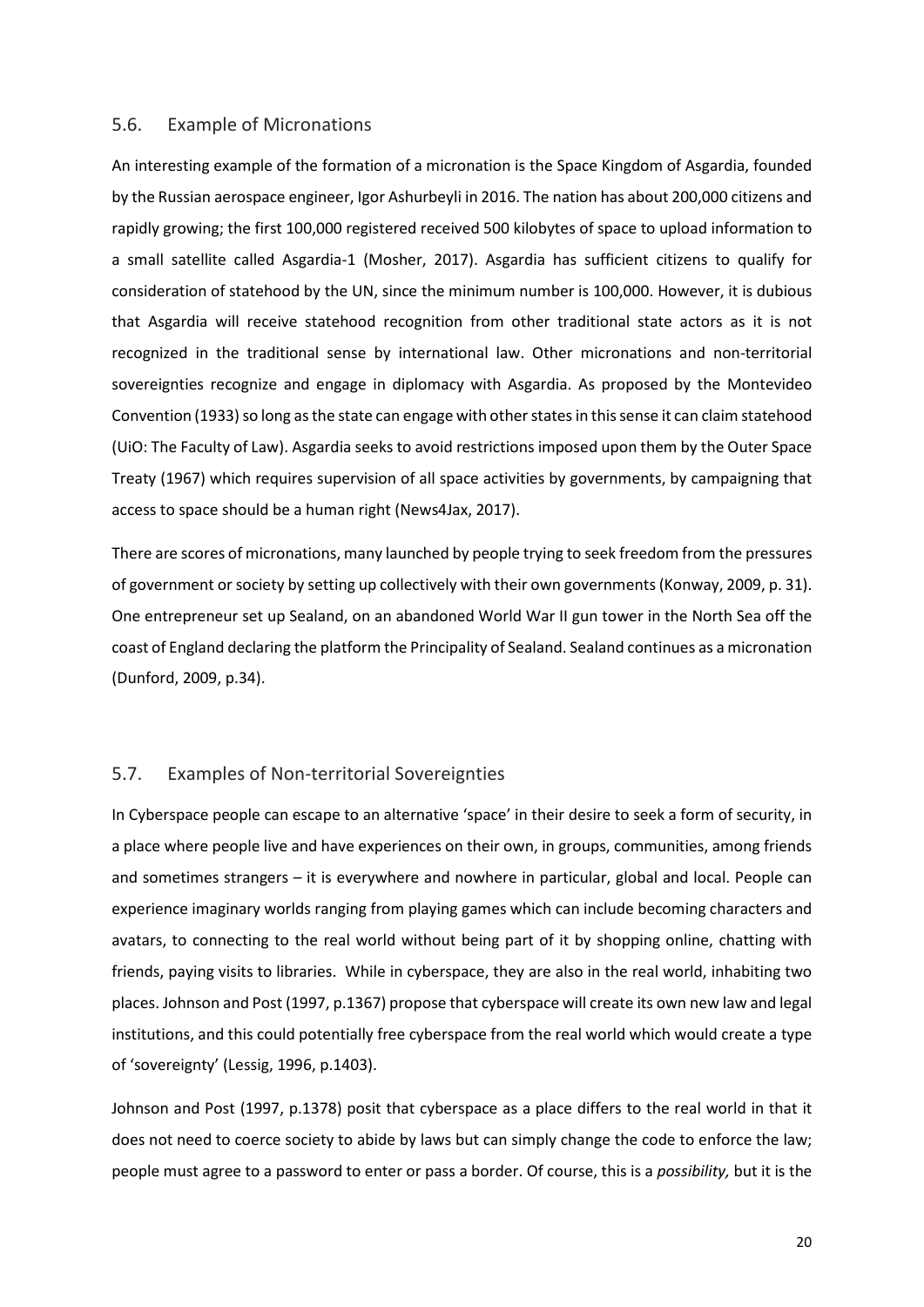difference between democracy and control which does not necessarily mean a just society. People have the choice to return to the place of reality however it could undermine real space, affecting the ability of citizens to engage in the real world. This would depend on, 'how this space may regulate that space, if that space affects life here' (Lessig, 1996, p.1410).

Neue Slowenische Kunst (NSK) State in Time is a territory which classes itself as a transnational heterotopia. It was founded by five Slovenian artists in 1992 shortly after Slovenia's independence from the Yugoslav Federation. It presents itself as a shift through time and space, most famed for its frequent art shows, TV channel, conferences ability to hand out physical passports to those who want to become citizens. NSK formed its own state so as to expose inadequacies existent in citizenship policies (Wilmer, 2012, p.827).

Nine (2005, p.42) posits that internet groups are like nations apart from having no geographical territory; they have common interests and protect members rights'. This establishes that groups can have nationalist rights to self-determination, without having territory in the geographical sense (Nine, 2005, p. 43). Territory as we have seen can be intangible, which would under the Montevideo criteria, afford internet groups the right to self-determination and the right to form a nation with common interests and aims and to strike out as a state. This would suggest non-territorial nations could become states, as defined by the historical definition of 'terre' (to frighten) as opposed to terra (referring to land).

# <span id="page-20-0"></span>**Conclusion**

The phenomenon of globalization challenges our socio-political lives through changes in technology and the economy, reshaping time and space. Globalization has shifted the spatial and temporal dimensions of social life, accelerating and cramming social lives to the extent that it is 'compressing' social space. People can now communicate across the globe to any person in any location. Both wealthy countries and developing countries interact by mobiles and social media and economic goods are mass-produced across the world where profits can be maximized. Furthermore, people can pay for goods and services through credit systems with money transferred across space and time in seconds. David Harvey (1990, p.285) argues there is a 'time space compression'<sup>[10](#page-20-1)</sup> whereby the

<span id="page-20-1"></span><sup>&</sup>lt;sup>10</sup> Time-space compression appears to cause relative distance between places to contract. The concept of a 'shrinking world' is that places become closer due to advances in technology. Harvey puts forward that economics is also affected with fast, movement of capital around the globe.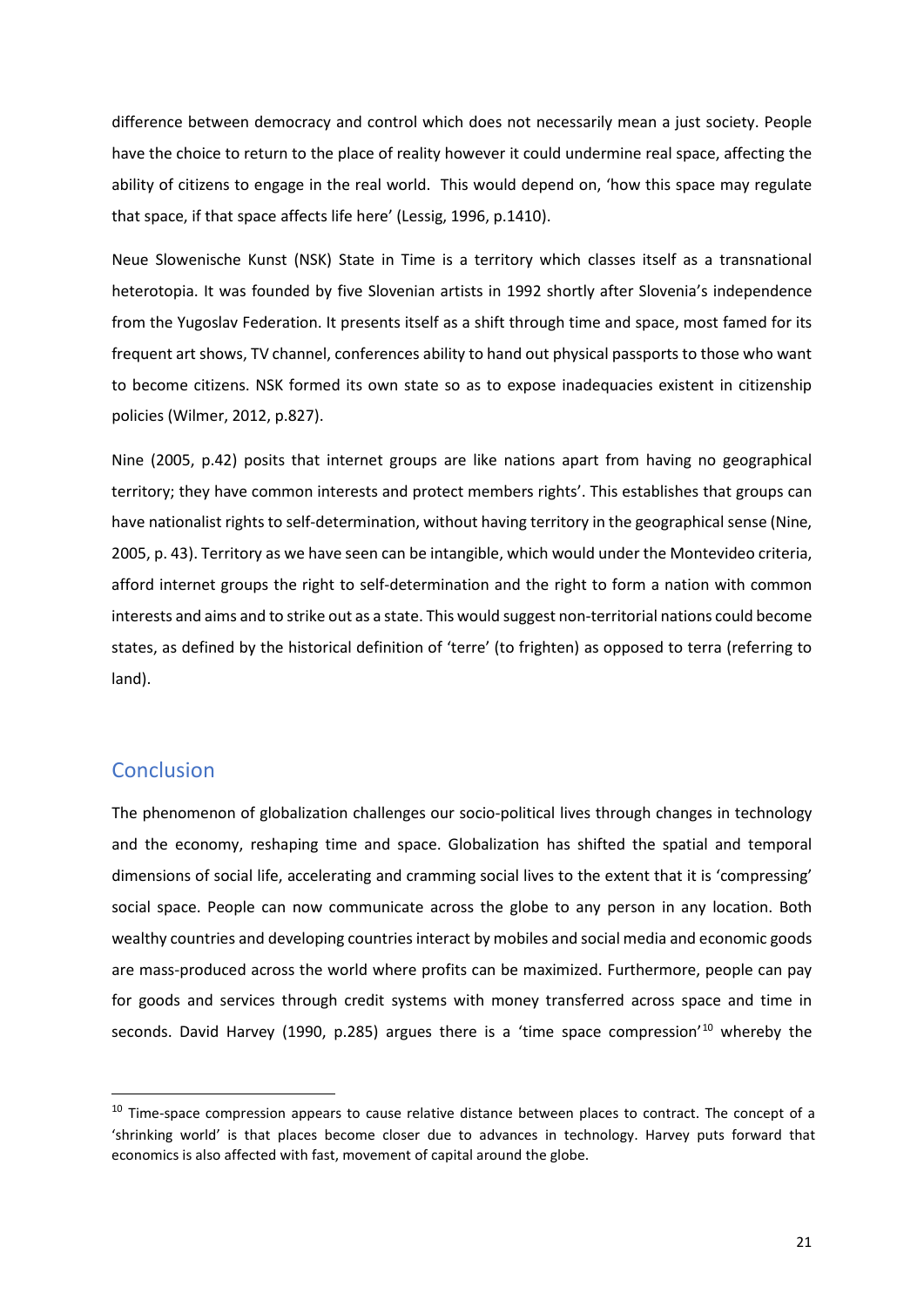acceleration of economic activities can reduce the distance between places. We can make contact with people around the world almost immediately, bringing our time and space closer together, compressing time and space. Furthermore, travel and migration to other states is much easier and contact between people is often through technology rather than physically meeting. As well as the increase in trade, the internet encourages the spread of ideas with increasing spread of human rights which is responsible for allowing people to see how others live and engendering a demand for improving life conditions and rights. Sassen (1998) asserts that globalization is reshaping the internet space and physical space of the earth, and space has become infinitely expandable with people being able to buy more virtual space. It is this that has had impact on territory and the state-sovereignty relations, paradoxically causing barriers within states to be built, while state borders have become more fluid.

Secondly, The Montevideo Convention (1933) article 1 means that it is possible to set up micronations, declare independence and seek state sovereignty as they potentially fit the criteria. Micronations have governments and constitutions. A territory may consist of houses for its members, its permanent population is its members and if asked they can enter relationships with other states. Article 3 makes it clear there is no need for recognition by other states. Micronations can exert sovereignty in that they have power over their territory and create laws to enforce this. This begs the question as to whether micronations are legitimate states however under the current laws and treaties, they could potentially be recognized as such. 'We have a government, a flag, and meet the terms of the Montevideo convention' (Duncan, 2012).

As the state is a significant part of International Relations, it would be expected that there would be a clear definition of 'state' however this is far from the case. Definitions either fail to gain acceptance or unsatisfactorily describe the paradigm; while the Montevideo criteria (1933) are widely used to define a state, this perhaps points to the lack of a better model (Grant, 1999, p.414). The most widely accepted definition of the state is that used by the Montevideo Convention (1933) but even this is insufficient. This paper has considered how state-sovereignty has weakened and become 'torn-apart' due to globalization and technology. This has led to civil uncertainties with greater numbers of barriers built between and within states, or as Brown (2010, p. 19) calls it *walls within walls*. Micronations and non-territorial states have grown in number and continue to do so and without a non-partisan administrative institute to preside over statehood and with only a vague definition of state, then new states become more prolific, some even imagined states that nonetheless achieve criteria set down in the Montevideo convention (1933). The two-tier system of declaratory and constitutional theories can benefit states, particularly as support from states who give them recognition can be used to their advantage for statehood and potentially bound by political motives (Grant, 1999, p.440).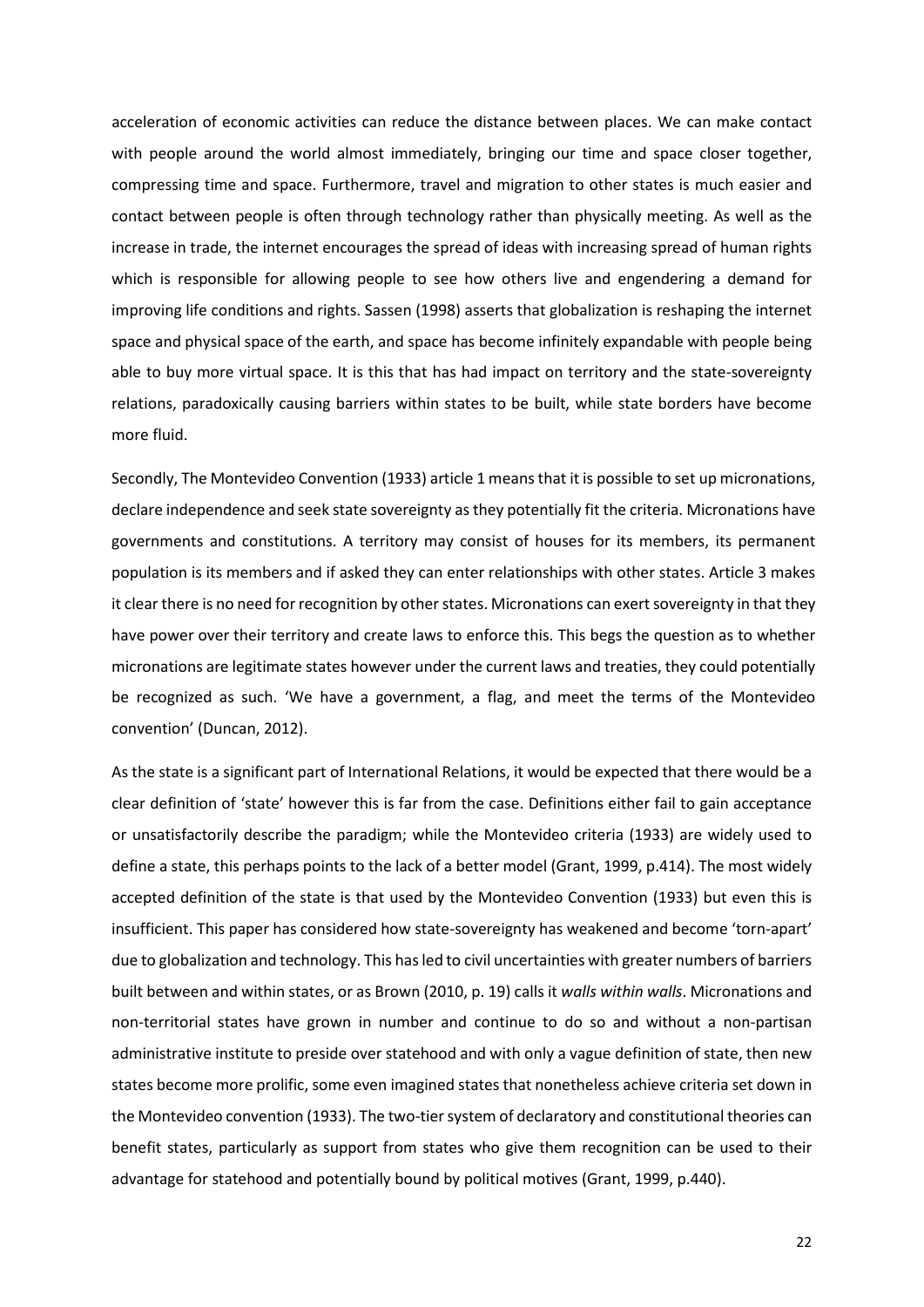The question as to why some states get recognition as independent states while others do not, remains unclear. It seems almost impossible for a region to gain independent statehood, unless powerful states or organizations are willing to back them. This is best illustrated by considering the two very different states of East Timor and Catalonia, both agitating for their independence – East Timor gaining support from the UN because of human rights abuses and gaining its independence while Catalonia remains an autonomous state within Spain. It is apparent that self-determination is powerful in building a moral case for an autonomous state but gaining independent statehood is an entirely different matter unless there are human rights abuses involved or issues that need international political support. It is no easy matter to strike out as an independent nation, particularly if the parent state's territory is threatened with becoming violated by an endogenous region seeking its independence. Any group of people who control a piece of land (territory) can claim independence but unless key powers give support, the odds are heavily weighted against creating an independent sovereign nation.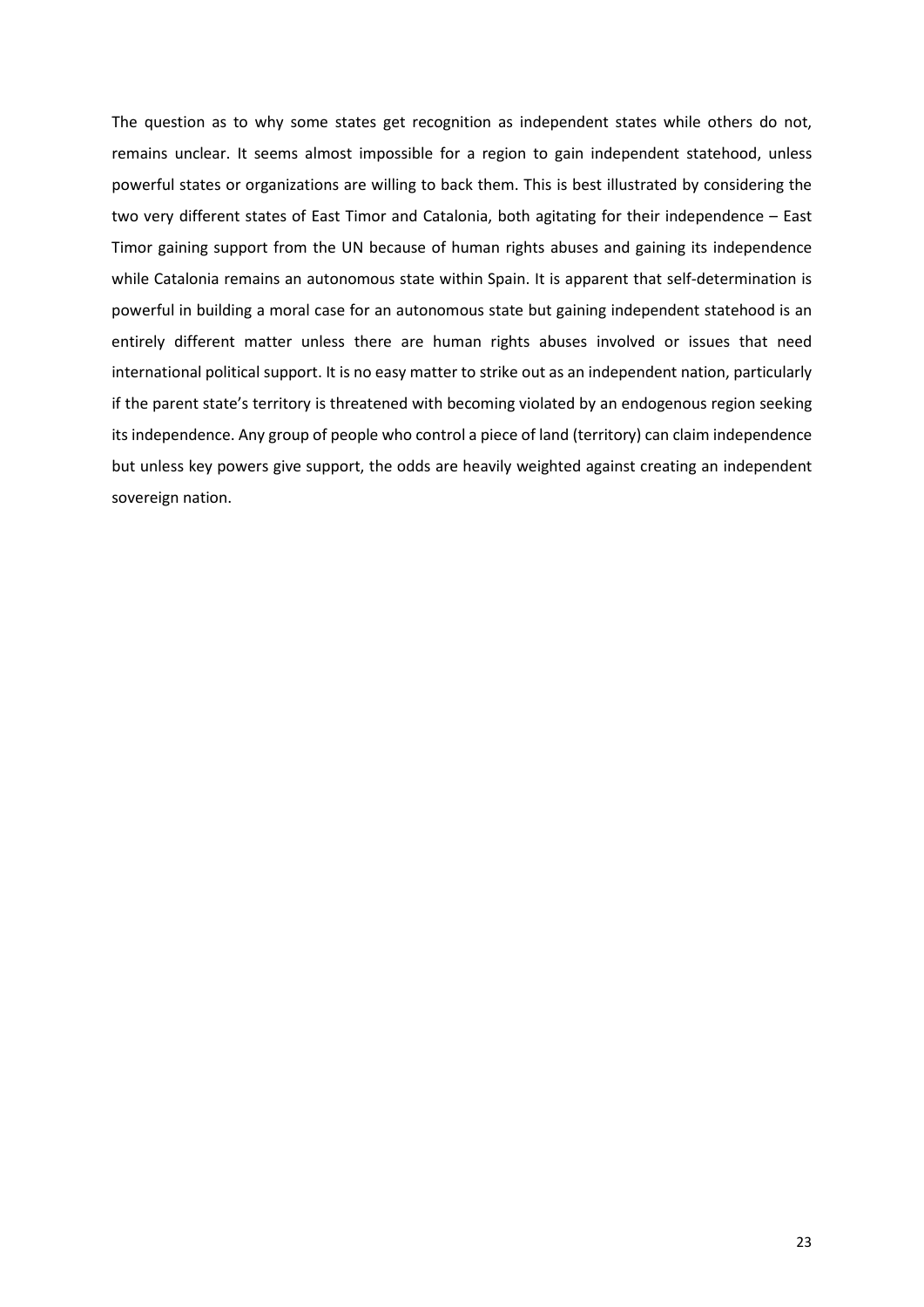# <span id="page-23-0"></span>References

Agnew, J. (1994) The Territorial Trap: The Geographical Assumptions of International Relations Theory, *Review of International Political Economy,* **1**(1): 53-80.

https://www.jstor.org/stable/4177090?seq=1#page\_scan\_tab\_contents (Accessed: 23.07.18).

Andel, I. U. (2011) Micronations in Space and Time, Form and Flux, in Jelinek, R. (ed.) *Offshore Census.*, Vienna: Springer. https://link.springer.com/chapter/10.1007/978-3-7091-0534-4\_1 (Accessed: 10.7.18).

Barry, M. (2017) The Legitimacy of a Micronation - Kocuz Parliament. *NationStates.* https://www.nationstates.net/page=dispatch/id=893865 (Accessed: 21.6.18).

BBC (2017) How Do You Start A Country? 10 October https://www.bbc.co.uk/news/world-40803430 (Accessed: 26.07.18).

Brenner, N. (2004) *New State Spaces. Urban Governance and the Rescaling of Statehood.* Oxford: Oxford University Press. https://www.amazon.co.uk/New-State-Spaces-Governance-Rescaling/dp/0199270066 (Accessed: 12.08.18).

Brown, W. (2010) *Walled States, Waning Sovereignty.* New York: Zone Books. http://www.tepotech.com/chiapas2015/Brown\_Walled\_States.pdf (Accessed: 17.07.18).

Caporaso, J. A. (2000) Changes in the Westphalian Order: Territory, Public Authority, and Sovereignty, *International Studies Review,* **2**(2): 1-28.

Carvalho, A., Cunha, S. K., Lima, L. F., Carstens, D. D. (2017) The role and contributions of sociological institutional theory to the socio-technical approach to innovation theory, *ScienceDirect,* 14(3): 250- 259.

https://reader.elsevier.com/reader/sd/3D66F18A390099858B8A9F02FC463988433B46BA421E468A EBD41614722370149C73C7E82BB657D9BAE1FEB761216BE2 (Accessed: 3.7.18).

Castells, M. (1996) *The Rise of the Network Society.* Cambridge: Mass Blackwell.

Cheshire. P. C. and Gordon, I. R. (1998) Territorial Competition: Some Lessons for Policy, *The Annals of Regional Science,* **32**(3): 321-346.

Davids, J. W. (2012) What Makes a State? *The New Statesman.* 23 April. https://thenewinternationallaw.wordpress.com/2012/05/02/what-makes-a-state/ (Accessed: 7.7.18).

Delaney, D. (2005) *Territory: A Short Introduction.* Oxford: Blackwell Publishing.

Duncan, J. (2012) Legitimacy of Micronations courtesy of the Kocuz Parliament. *A New Land.* http://anewland.wikidot.com/legitimacy-of-micronations (Accessed: 24.6.18).

Dunford, G. (2009) A Mini-history of Micronations, *Futurist,* **43**(3): 34. https://search-proquestcom.abc.cardiff.ac.uk/docview/218570844/fulltextPDF/43D999C736D54F61PQ/1?accountid=9883 (Accessed: 12.08.18).

Elden, S. (2009) *Terror and Territory: The spatial extent of sovereignty.* Minneapolis and London: University of Minnesota Press. (26.6.18).

Etzioni, A. (2015) Self-determination: The Democratization Test, *Ethnopolitics,* **14**(5): 470-478.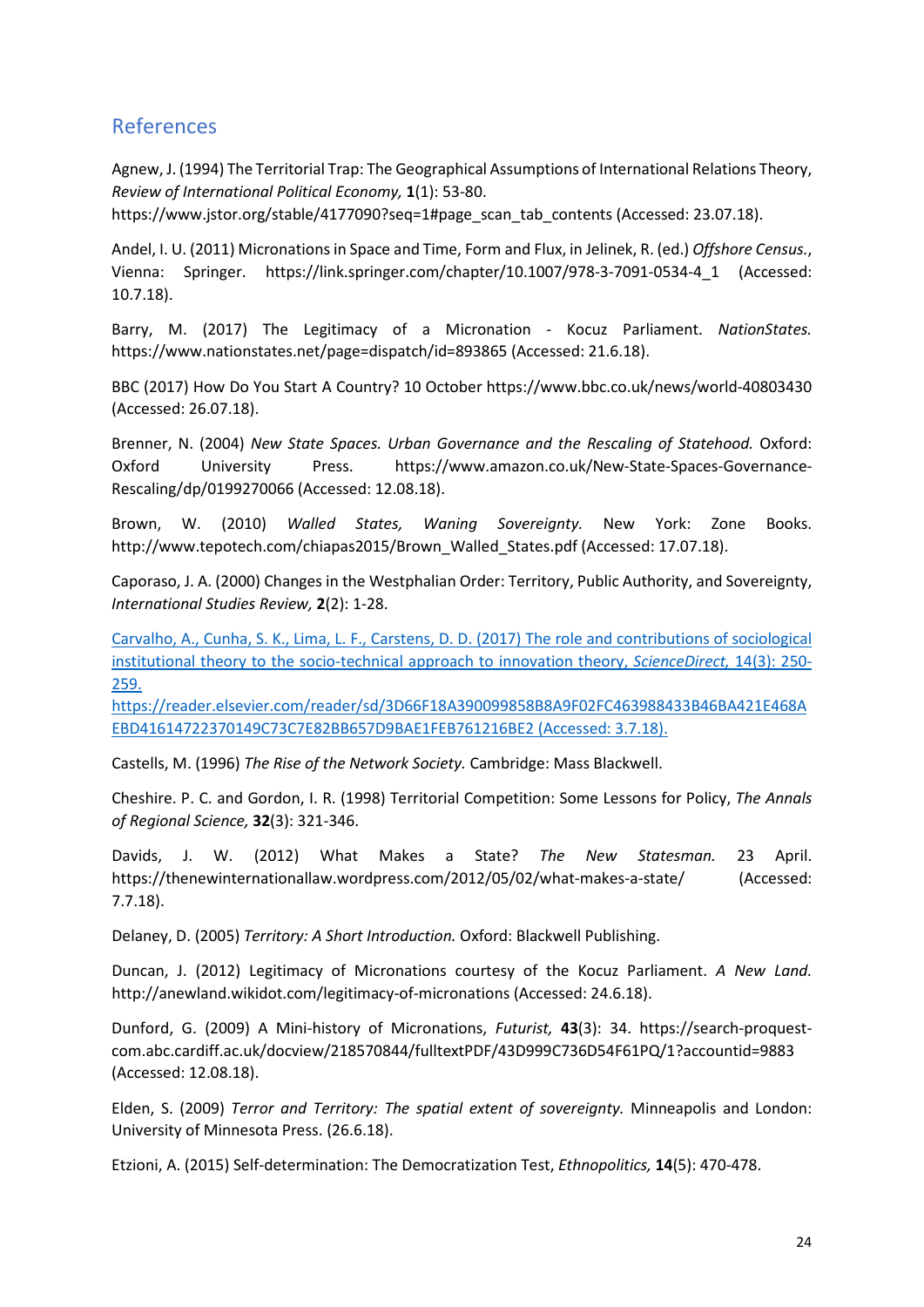Fjäder, C. (2014) The Nation-State, National Security and Resilience in the Age of Globalization, *International Policies, Practices and Discourses,* **2**(2): 114-129.

Friedman, T. L. (2005) *The World is Flat. A Brief History of The Twenty-first Century.* New York: Farrar, Straus and Giroux.

Grant, T. D. (1999) Defining Statehood: The Montevideo Convention and its discontents*. HeinOnline,* https://heinonline.org/HOL/LandingPage?handle=hein.journals/cjtl37&div=19&id=&page= (Accessed: 5.7.18).

Griffing, J., Buchan, G. (2012) *British Regionalization. Divide and Conquer.* London: The Bruges Group. https://www.brugesgroup.com/images/media\_centre/papers/BritishRegionalization.pdf (Accessed: 26.7.18).

Guibernau, M. (2014) Prospects for an Independent Catalonia, *International Journal of Politics, Culture and Society,* **27**(1): 5-23.

Harvey, D. (1990) *The Condition of Postmodernity: An Enquiry into the Origins of Cultural Change.* Oxford: Blackwell.

https://selforganizedseminar.files.wordpress.com/2011/07/harvey\_condition\_postmodern.pdf (Accessed: 5.7.18).

Held, D., McGrew, A. (December 1998) The End of the Old Order? Globalization and the Prospects for World Order, *British International Studies Association,* **24**(5): 219-245.

Huntington, S. P. (1993) The Clash of Civilisations? *Foreign Affairs,* **72**(3): 22-49.

Huntington, S. P. (1996) *The Clash of Civilizations and the remaking of World Order*, New York: Simon and Schuster. file:///C:/Users/home/Downloads/Samuel%20P.%20Huntington%20-%20The%20Clash%20of%20Civilizations%20and%20the%20Remaking%20of%20World%20Order%20 1996.pdf (Accessed: 23.08.18).

Jotia, A. L. (2011) Globalization and the Nation State: Sovereignty and State Welfare in Jeopardy, *US-China Education Review,* **2**: 243-250.

Keating, M. (1992) Regional Autonomy in the Changing State Order: A Framework of Analysis. *Regional Politics and Policy*

Kobrin, S. J. (2017) Bricks and mortar in a borderless world: globalization, the backlash and multinational enterprise, *Global Strategy Journal, Wiley Online Library,* **7**(2):151-230. https://onlinelibrary.wiley.com/doi/full/10.1002/gsj.1158 (Accessed: 23.6.18).

Konway, M. (2009) The Case for Micronations and Artificial Islands, *Futurist,* **43**(3):31. http://web.a.ebscohost.com/ehost/pdfviewer/pdfviewer?vid=2&sid=266daf14-bc1b-4563-8053- 19addf928c38%40sdc-v-sessmgr05 (Accessed: 15.08.18).

Lessig, L. (1996) The Zones of Cyberspace, *HeinOnline,* 1403-1411. https://www.dhi.ac.uk/san/waysofbeing/data/governance-crone-lessig-1996.pdf (Accessed: 28.6.18).

Mazaar, M. (1999) *Global Trends 2005: An owner's manual for the next decade.* New York: St Martin's Press.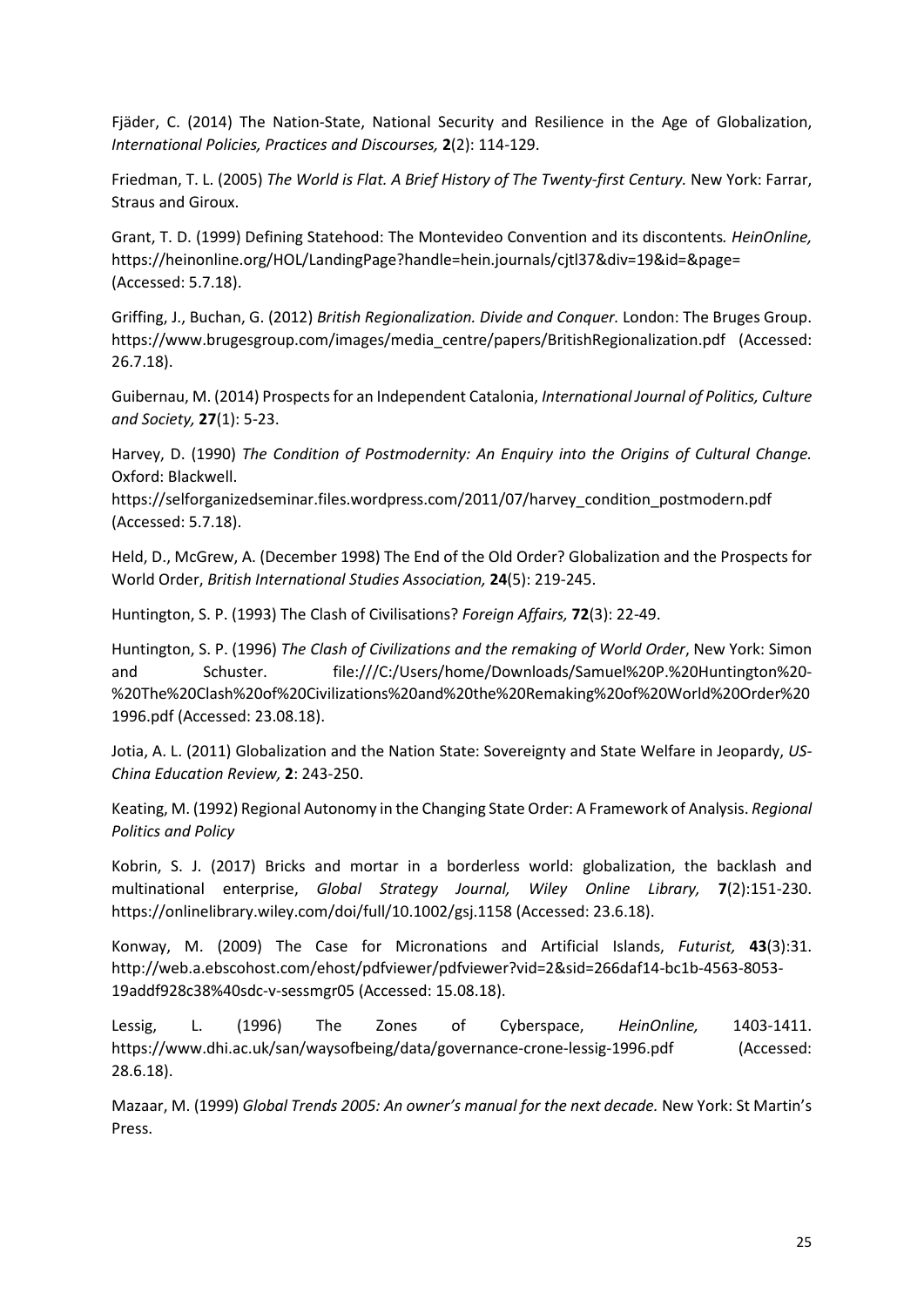McCrone, D. (2000) *Sociology of Nationalism. Tomorrow's Ancestors.* London and New York: Routledge.

Meltzer, M. (2016) The weirdest McDonald's locations in the world. *Thrillist Travel.*  https://www.thrillist.com/travel/nation/bizarre-pictures-of-the-weirdest-mcdonalds-locations-inthe-world (Accessed: 23.6.18).

Middleton, N. (2015) *An Atlas of Countries That Don't Exist: A Compendium of Fifty Unrecognized and Largely Unnoticed States.* London: Pan Macmillan.

Miller, D. (2012) Territorial Rights: Concept and justification, *Political Studies,* **60**: 252-268.

Mosher, D. (2017) Space Kingdom Asgardia says it's the first nation with all of its territory in orbit, *Futurism. 8.12. 17.* https://futurism.com/space-kingdom-asgardia-first-nation-territory-orbit/ (Accessed: 22.6.18).

Newman, D. (2010) Territory, Compartments and Borders: Avoiding the Trap of the Territorial Trap, *Geopolitics, Taylor and Francis Online,* **15**(4): 773-778. https://www.tandfonline.com/doi/abs/10.1080/14650041003717541?journalCode=fgeo20 (Accessed: 22.6.18).

*News4Jax* (2017) Space Nation Asgardia names its first leader. https://www.news4jax.com/news/talkers/space-nation-asgardia-names-its-first-leader (Accessed: 11.6.18).

Nine Birk, C. (2005) *The Morality of State Borders.* Doctor of Philosophy, University of Arizona.

Ohmae, K. (1995) *The End of the Nation State: The Rise of Regional Economies.* London: Harper Collins.

Öner, S (2004), Relations between the EU and Sub-Regions and their impact on the European Nation-State, 33-48. file:///C:/Users/home/Downloads/oner.pdf (Accessed: 12.8.18).

Panić, M. (1997) The end of the nation state? *Structural Change and Economic Dynamics,* 8: 29-44.

Philpott, D. (1995) Sovereignty: An introduction and brief history, *Journal of International Affairs,* JSTOR, **40**(2): 353-368. https://www.jstor.org/stable/24357595?seq=1#page\_scan\_tab\_contents (Accessed: 18.6.18).

Renan, E. (1882) What is a 'Nation'. *Global Policy Forum,* https://www.globalpolicy.org/nations-astates/what-is-a-nation.html from the states/what-is-a-nation.html from the states/what-is-a-nation.html from the states of  $\sim$ 

https://www.globalpolicy.org/component/content/article/172/30340.html (Accessed: 29.6.18).

Robson, D. (2015) The countries that don't exist. *BBC future.* 4 November, 2015. http://www.bbc.com/future/story/20151103-the-countries-that-dont-exist (Accessed: 3.7.18).

Rodríguez-Pose, A., Gill, N. (2003) *The global trend towards devolution and its implications,* 1-41. https://pdfs.semanticscholar.org/83d2/17d274d9e7877056df3907a3b8de62deb67b.pdf (Accessed: 26.07.18).

Rohan, P. (1998) The Nation State: Is it dead? *The New Europe.* BBC World Service. Week 18, 1998. http://www.bbc.co.uk/worldservice/theneweurope/wk18.htm (Accessed: 23.8.18).

Ruggie, J. G. (1993) Territoriality and Beyond: Problematizing Modernity in International Relations, *International Organization,* **47**(1): 139-174.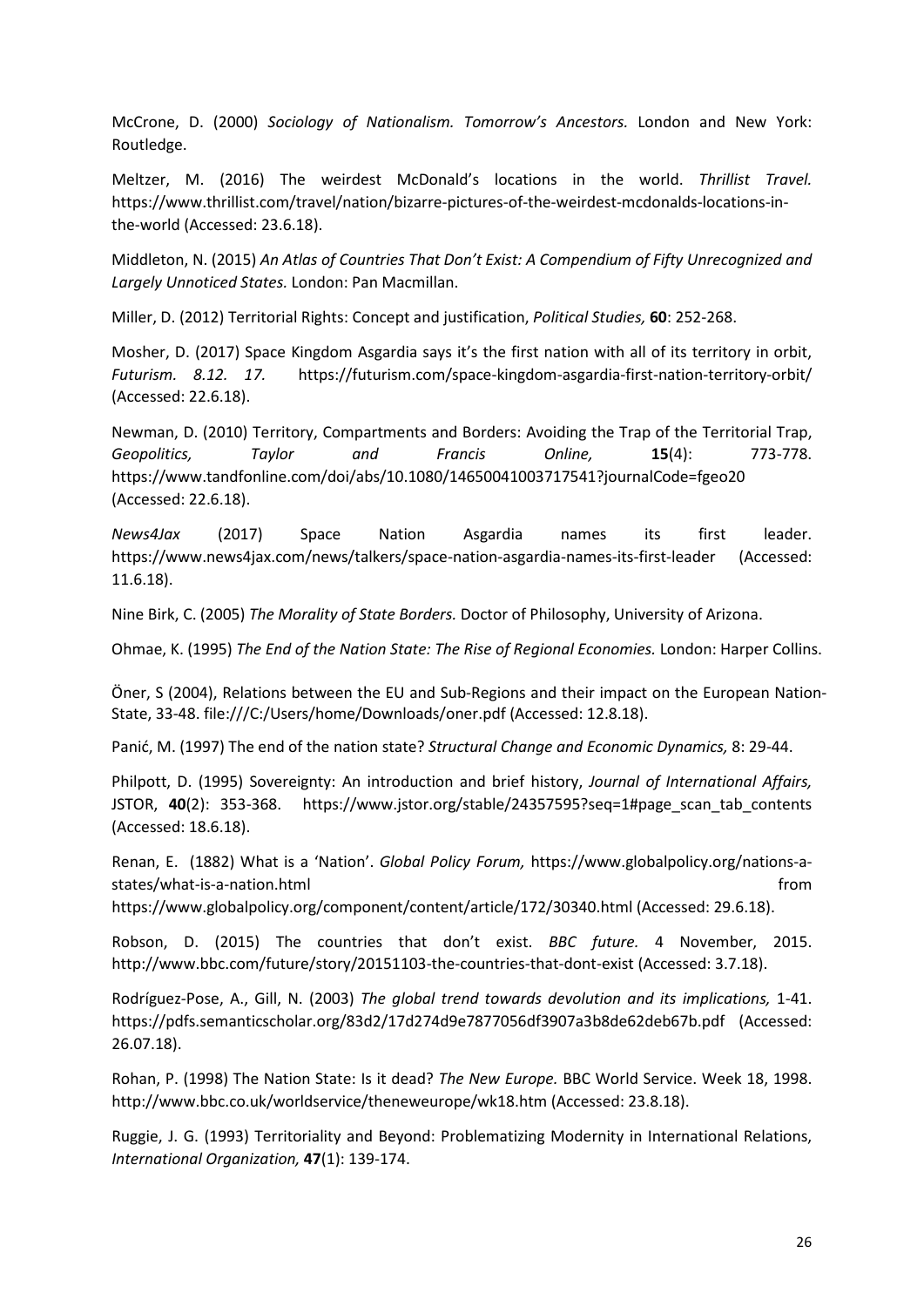Sassen, S. (1998) *Globalization and Its Discontents: [Essays on the New Mobility of People and Money].* New York: New Press.

Sassen, S. (2016) Time–space Compression*. Social Theory Re-wired.* http://routledgesoc.com/category/profile-tags/time-space-compression (Accessed: 10.7.18).

Sawe, B. E. (2017) What Is a Micronation? *Worldatlas.* https://www.worldatlas.com/articles/what-isa-micronation.html (Accessed: 18.6.18).

Scholte, J. A. (2005) *Globalization. A Critical Introduction.* Hampshire and New York: Palgrave Macmillan.

Sotirovic, V. B. (2017) The Peace Treaty of Westphalia and its consequences for International Relations, *Oriental Review.org. Open Dialogue Research Journal.* https://orientalreview.org/2017/12/09/peace-treaty-westphalia-1648-consequences-internationalrelations/(Accessed:21.07.18).

Strange, S. (1996) *The Retreat of the State. The diffusion of power in the world economy.* Cambridge: Cambridge Studies in International Politics. https://www.amazon.co.uk/Retreat-State-Diffusion-Cambridge-International/dp/0521564409 (Accessed: 01.08.18).

Sullivan, L. E. (2009) *The SAGE Glossary of the social and behavioral sciences*. UK and California: Sage Publications.

https://books.google.co.uk/books?hl=en&lr=&id=3041K2Zv76AC&oi=fnd&pg=PT1&dq=Larry+E+Sulli van,+2009+The+SAGE+Glossary+of+the+social+and+behavioural+sciences&ots=SzNh96 vG7&sig=HaxRbJGdvHmEIwcG0g1jPO0RvLM#v=onepage&q=a%20geographical%20area%20belongin g%20to%20or%20under%20the%20rule%20of%20a%20government&f=false (Accessed: 12.08.18).

Tesón, F. R. (2015) The Mystery of Territory, *Social Philosophy and Policy Foundation,* **32**(1): 25-50.

Tucker, A., Bellis, G. (2015) Panarchy: Political Theories of Non-Territorial States. *Academia Edu.* http://www.academia.edu/11981268/Panarchy\_Political\_Theories\_of\_Non-Territorial\_States (Accessed: 17.6.18).

University of Oslo (UiO): The Faculty of Law (1933) Montevideo Convention on the Rights and Duties of States. https://www.jus.uio.no/english/services/library/treaties/01/1-02/rights-duties-states.xml (Accessed: 17.6.18).

Van der Dussen, J., Wilson, K. (2005) *The History of the Idea of Europe.* London: Open University.

Van Langenhove, L. (2016) *Building Regions. The Regionalization of the World Order.* London and New York: Routledge, Taylor and Francis Group. file:///C:/Users/home/Downloads/9781317170983\_preview.pdf (Accessed: 20.7.18).

Vattel (1586) *Le droit des gens,* bk. I, ch. I, 4. https://translate.google.co.uk/translate?hl=en&sl=fr&u=http://www.cosmovisions.com/droitInterna tional.htm&prev=search (Accessed: 2.7.18).

Vaughan-Williams, N. (2009) *Border Politics. The Limits of Sovereign Power.* Edinburgh: Edinburgh University Press.

Wandel, T. (2001) The power of discourse: Michel Foucault and critical theory, *Cultural Values,* 5(3): 368-382.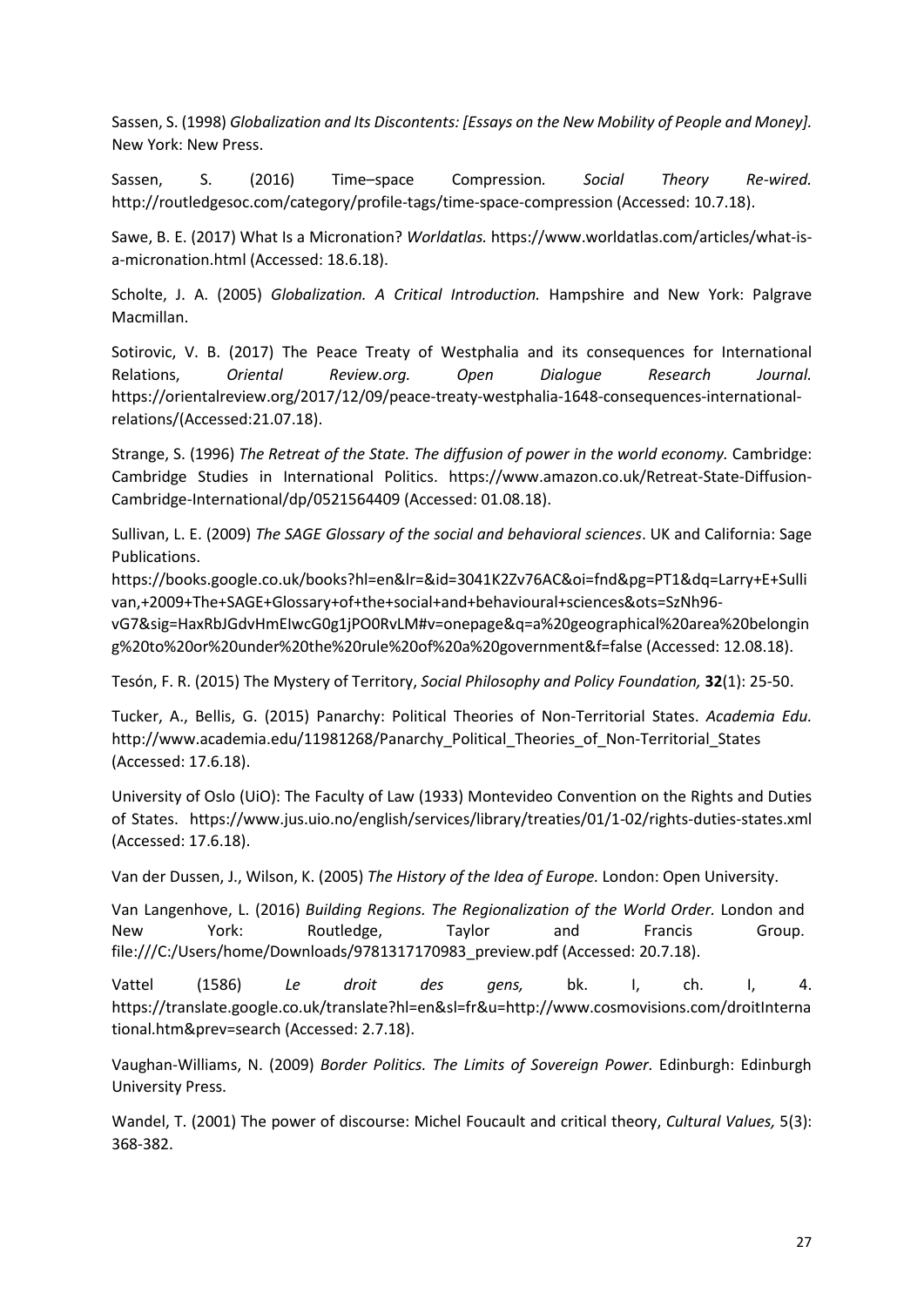White, G. W. (2004) *Nation State and Territory Origins. Evolutions and Relationships.* Volume 1. United States: Rowman and Littlefield.

Wijhe, A. M. (22.8.11) *Transboundary State reterritorialization in the Romanian – Bulgarian borderlands.* Masters thesis. Radboud University Nijmegen.

Wilmer, S. E. (2012) Playing with citizenship: NSK and Janez Janša, *Citizenship Studies,* **16**(5-6): 827- 838.

Wolff, R. P. (1970) *In Defence of Anarchism.* New York: Harper and Row. https://theanarchistlibrary.org/library/robert-paul-wolff-in-defense-of-anarchism (Accessed: 02.07.18).

Zadeh, A. Z. *International Law and the Criteria for Statehood.* LL.M International Law Tilburg University. http://arno.uvt.nl/show.cgi?fid=121942 (Accessed: 26.06.18).